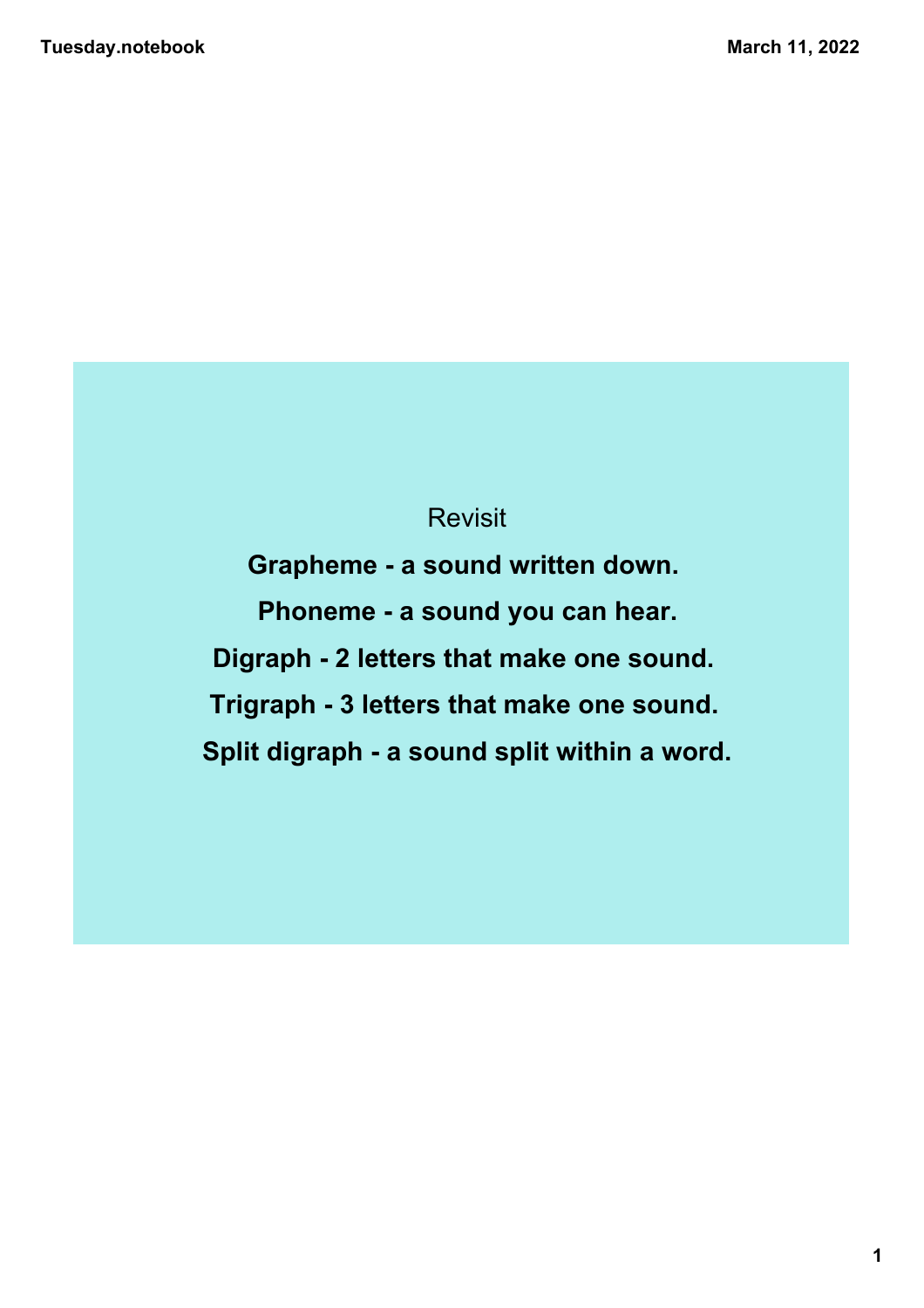#### Read phase 4 tricky words

**2**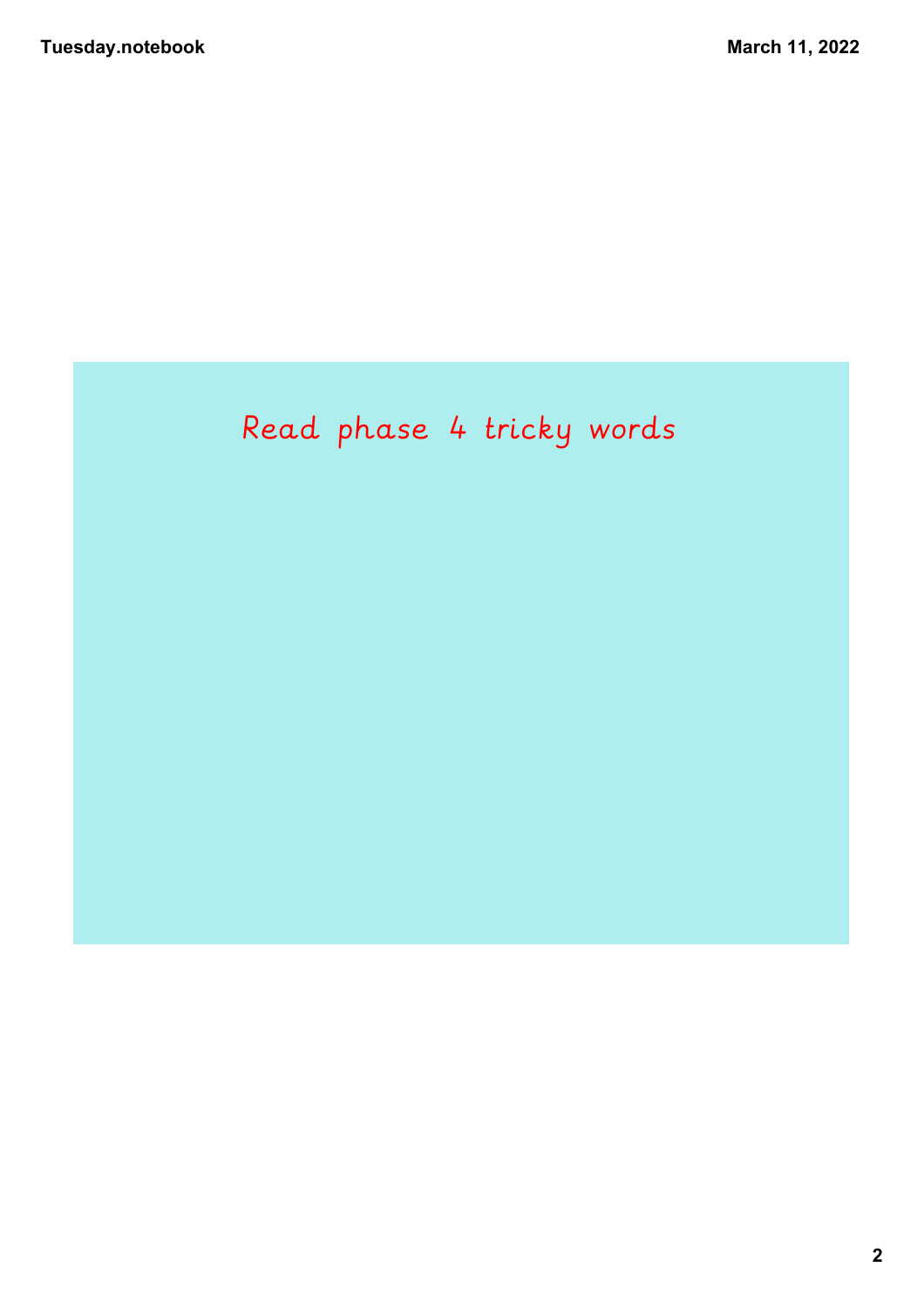## said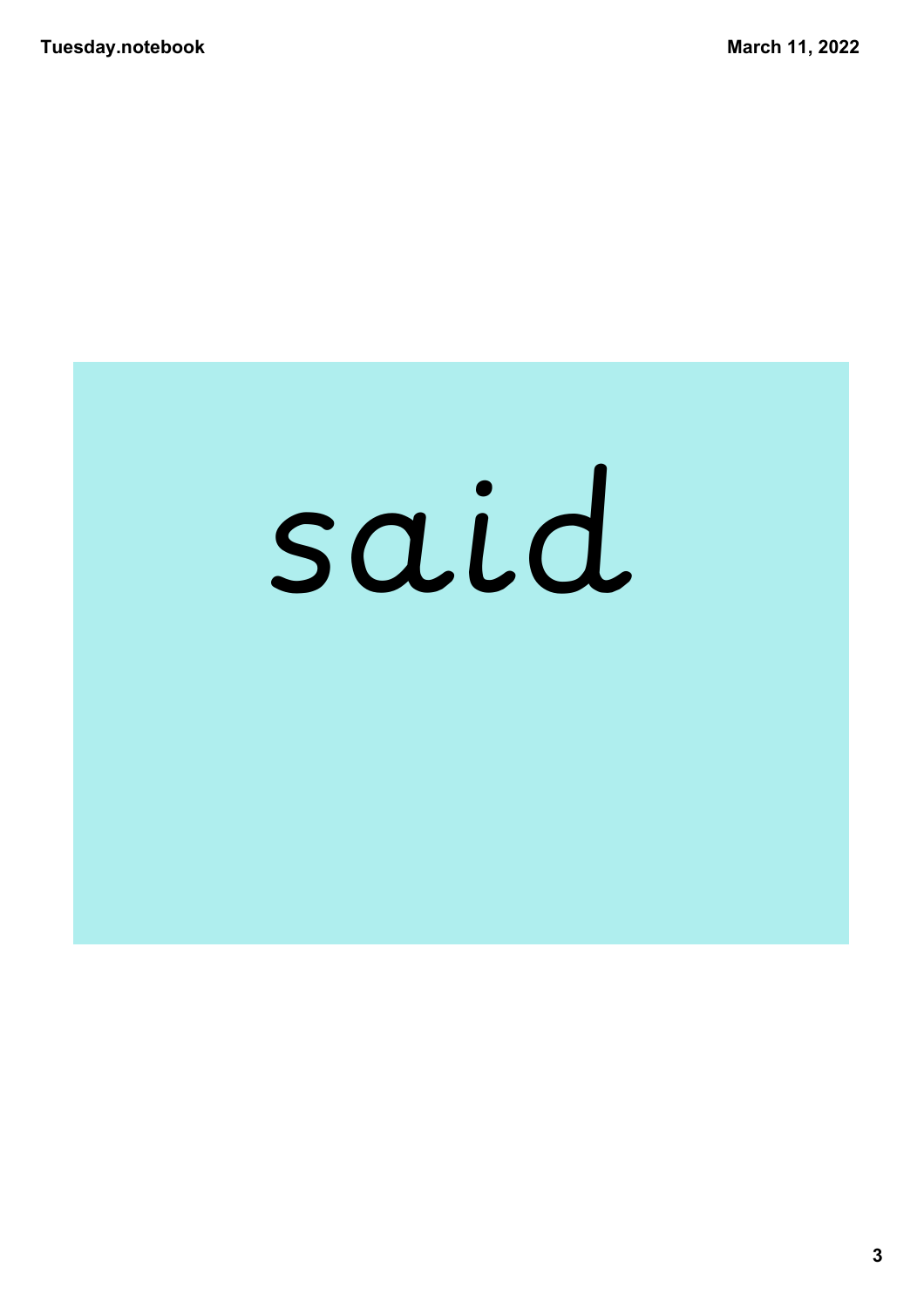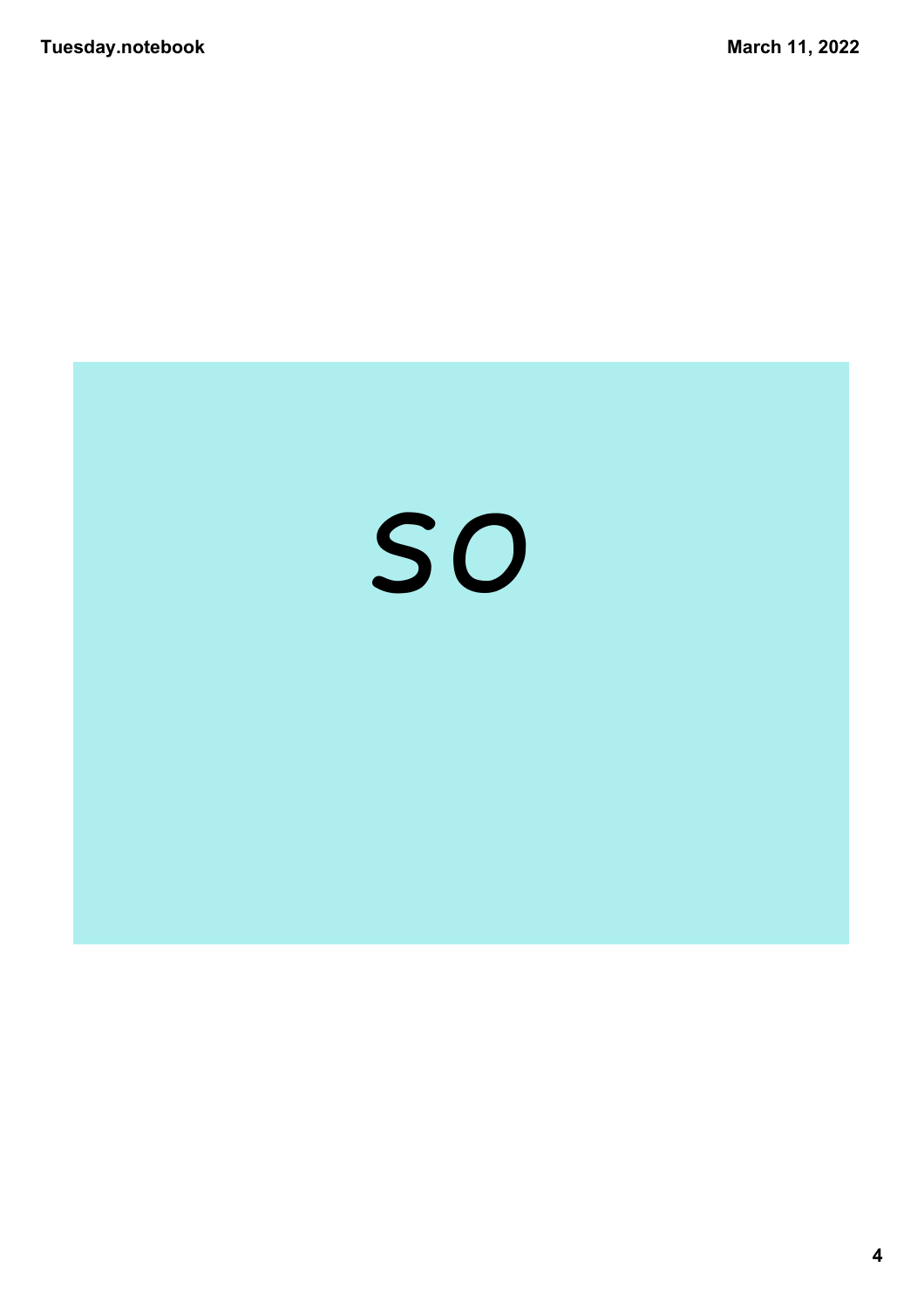## have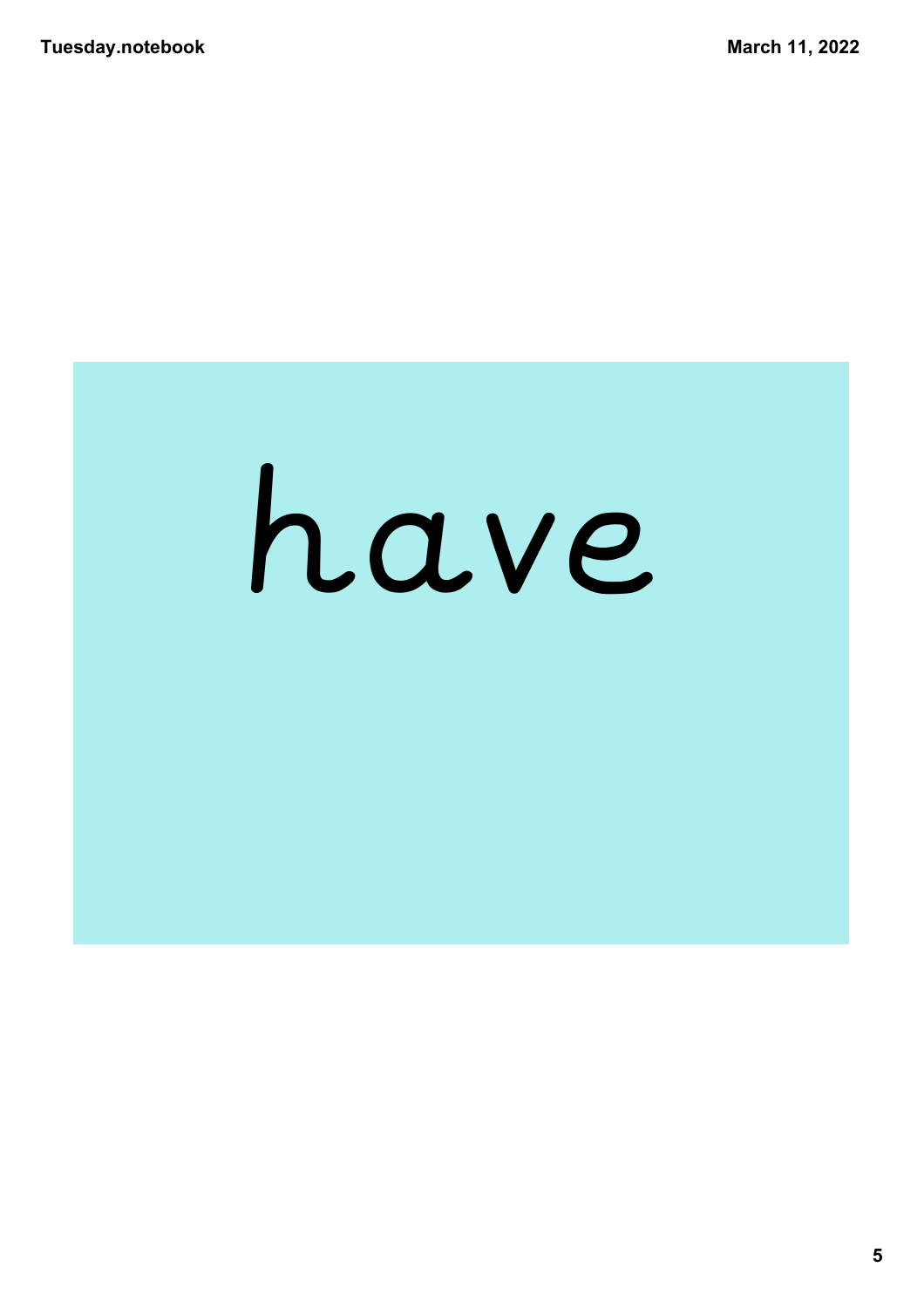## Like.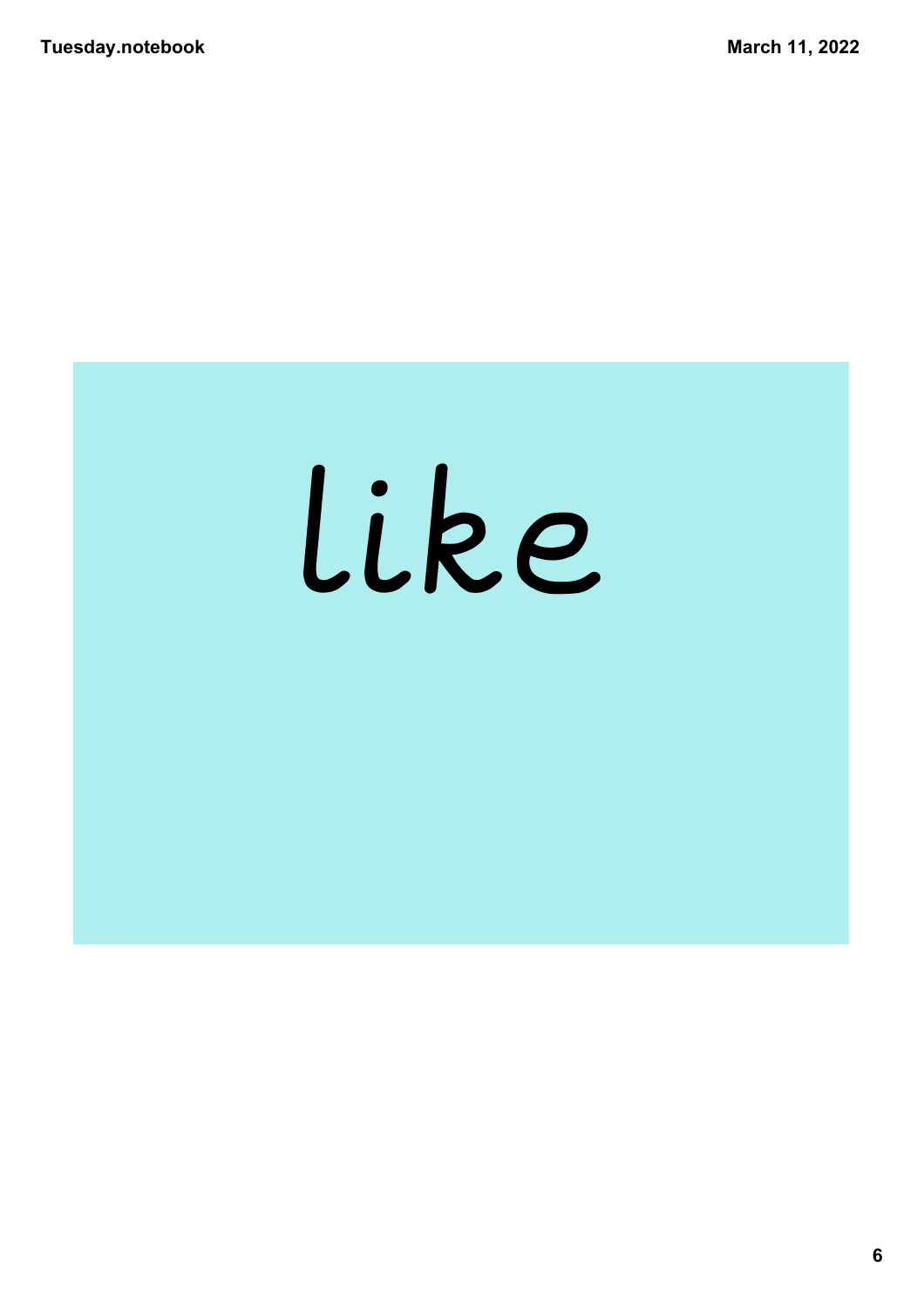## some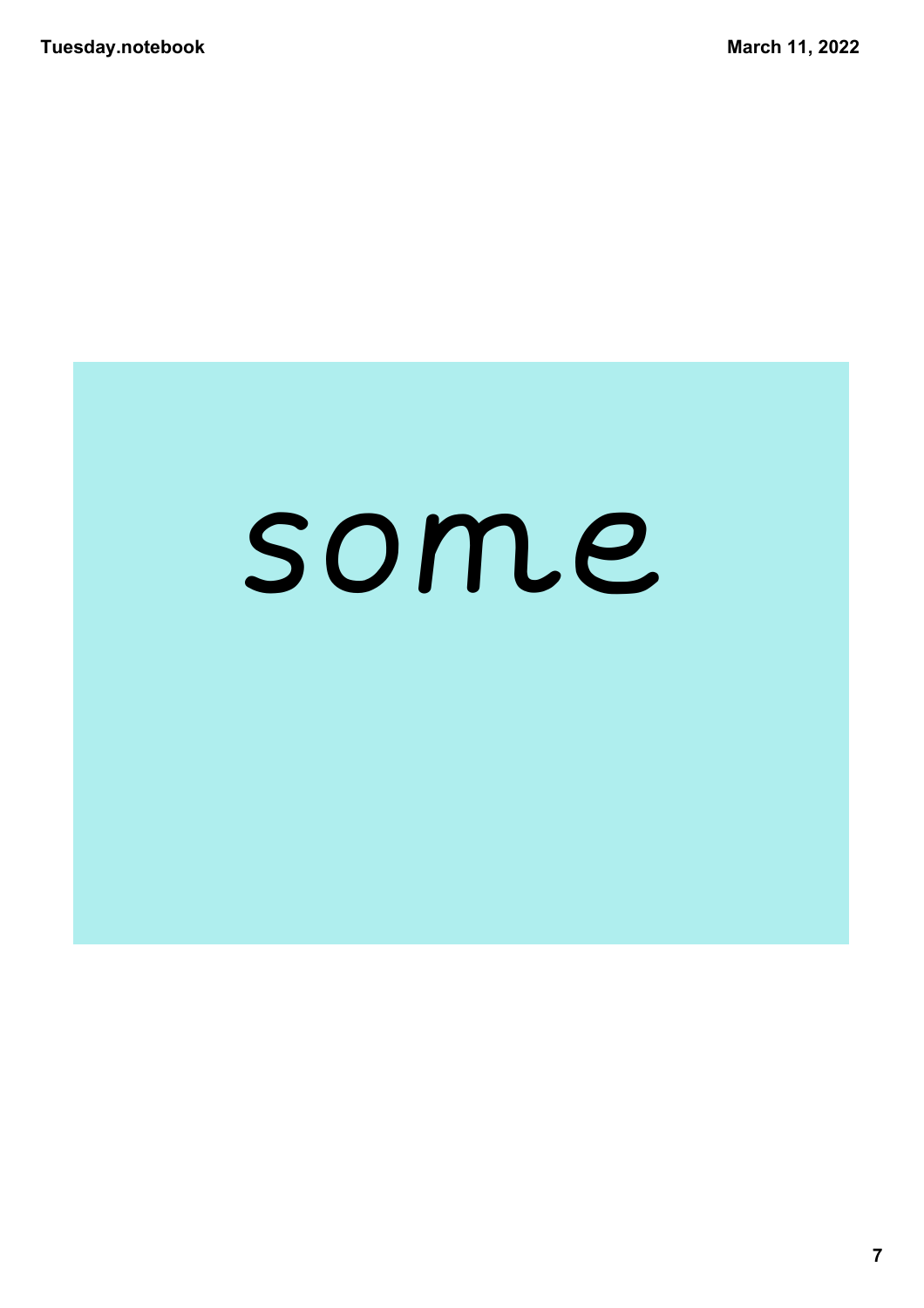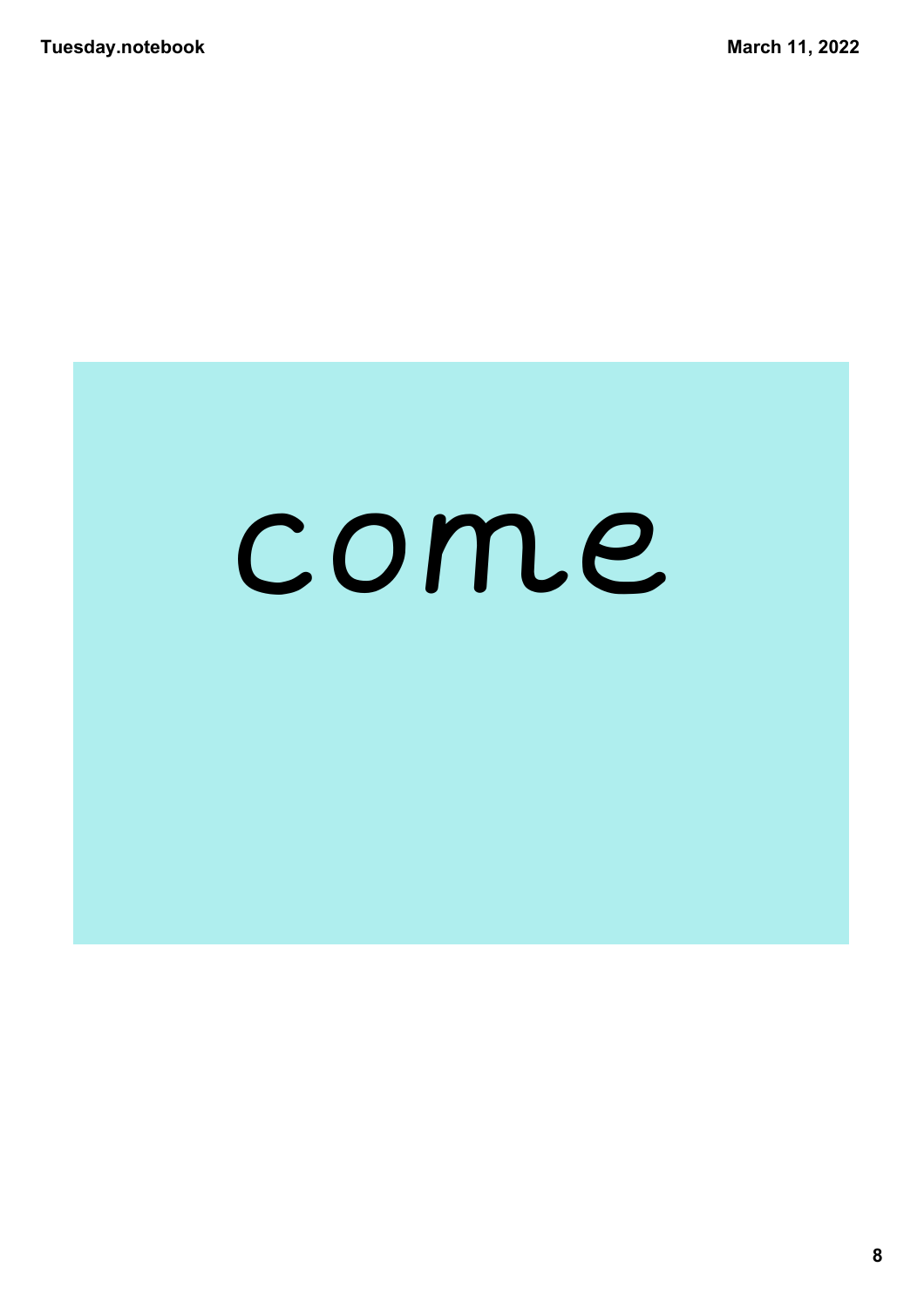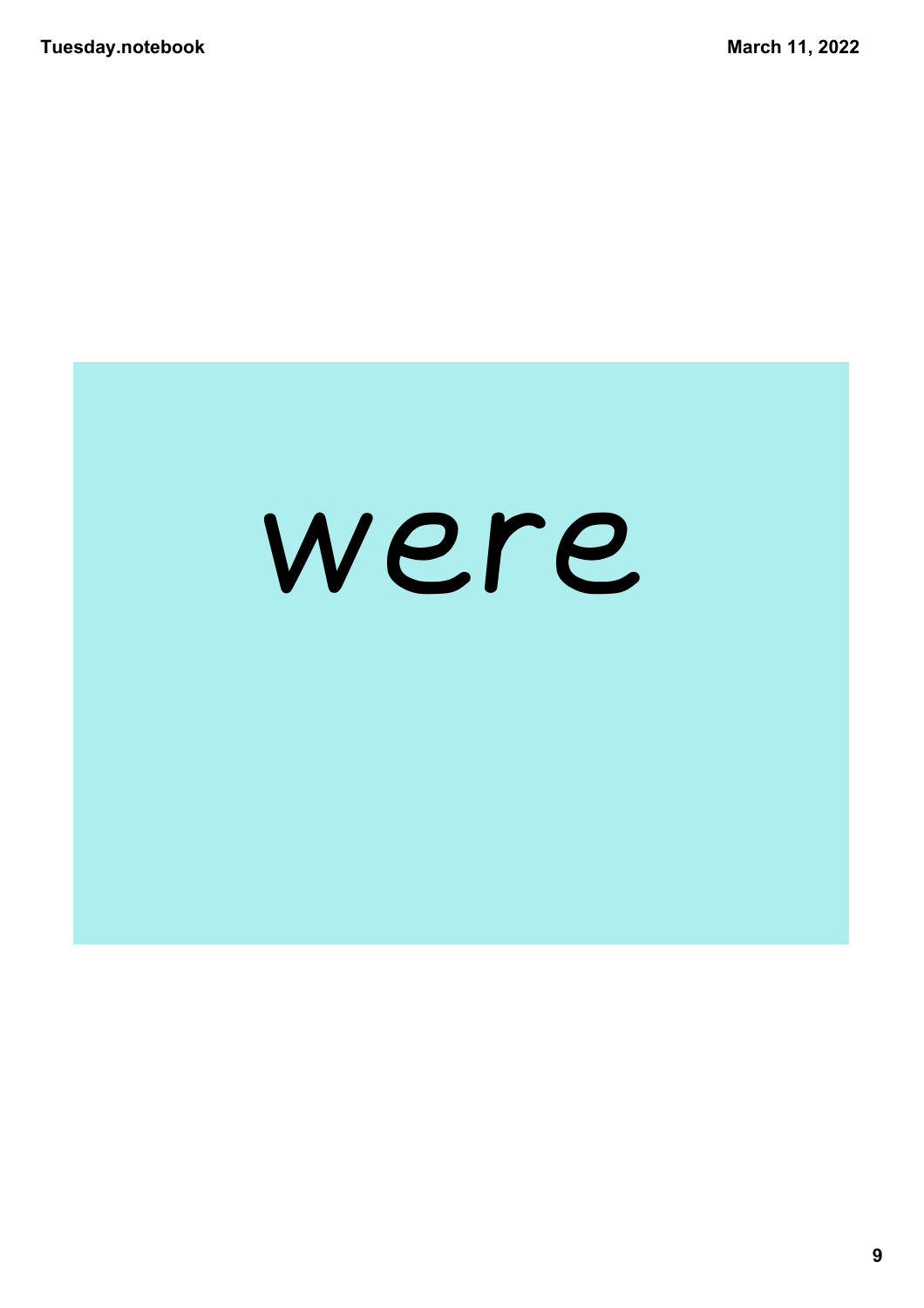## there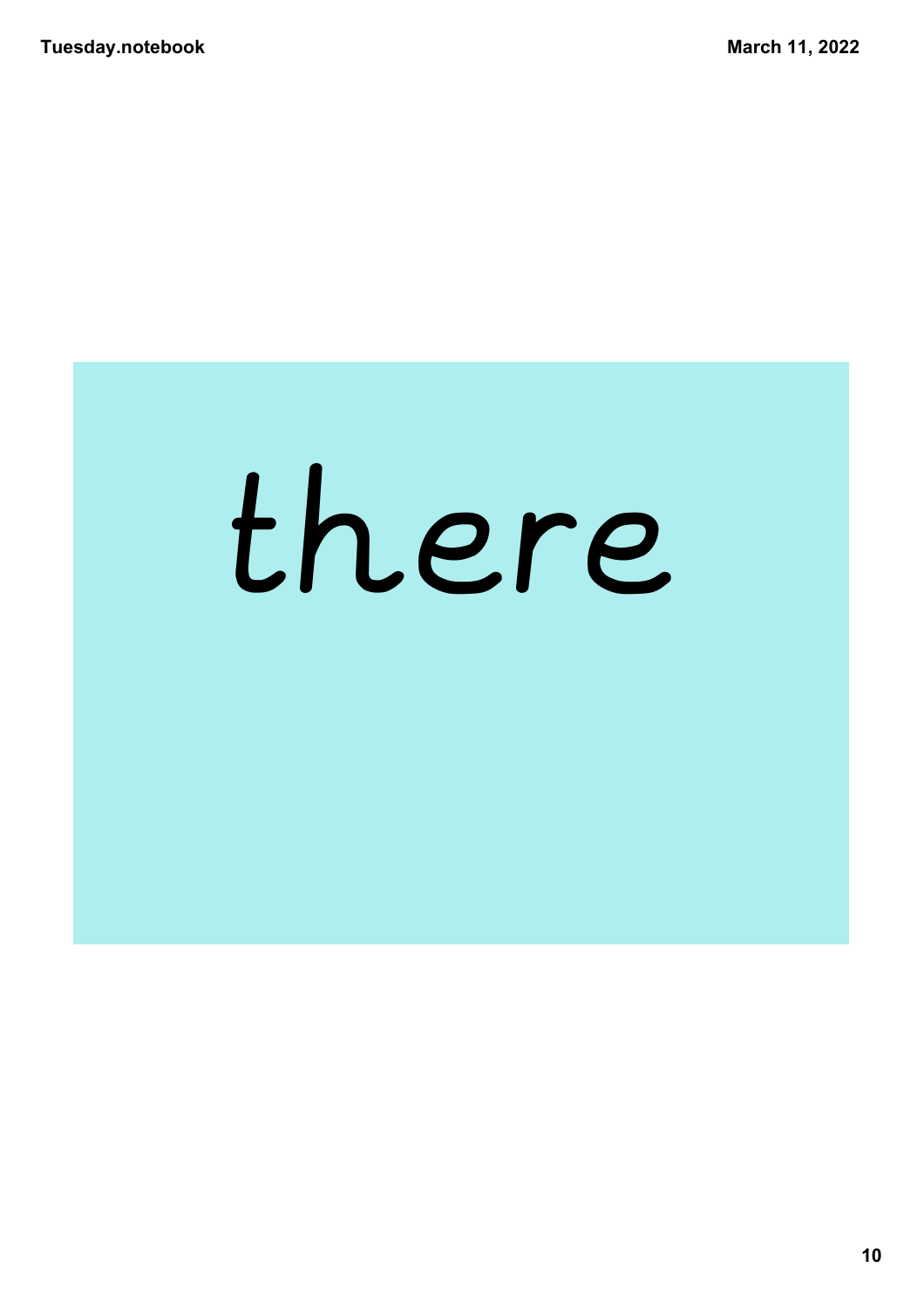## Little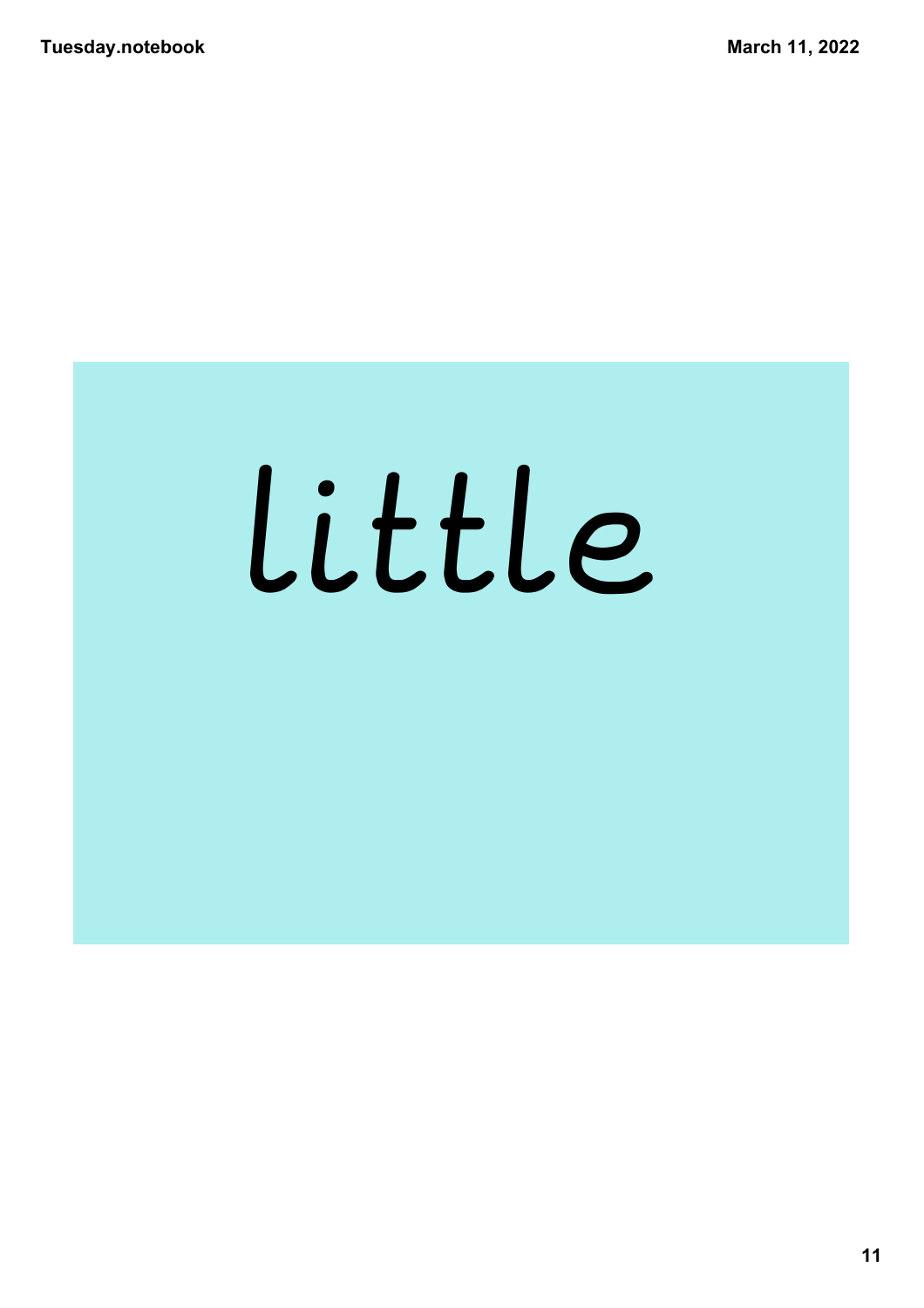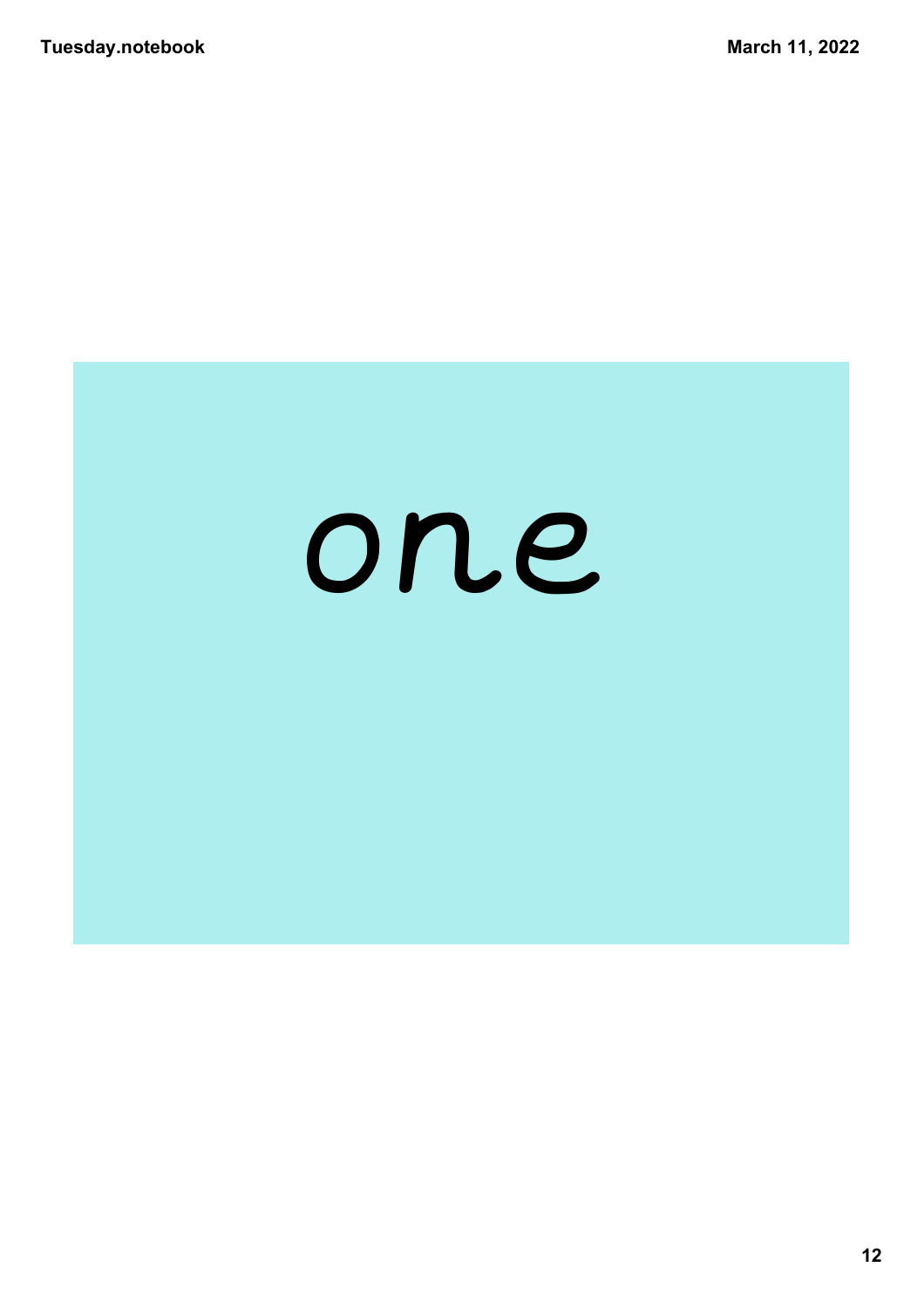**March 11, 2022**

## they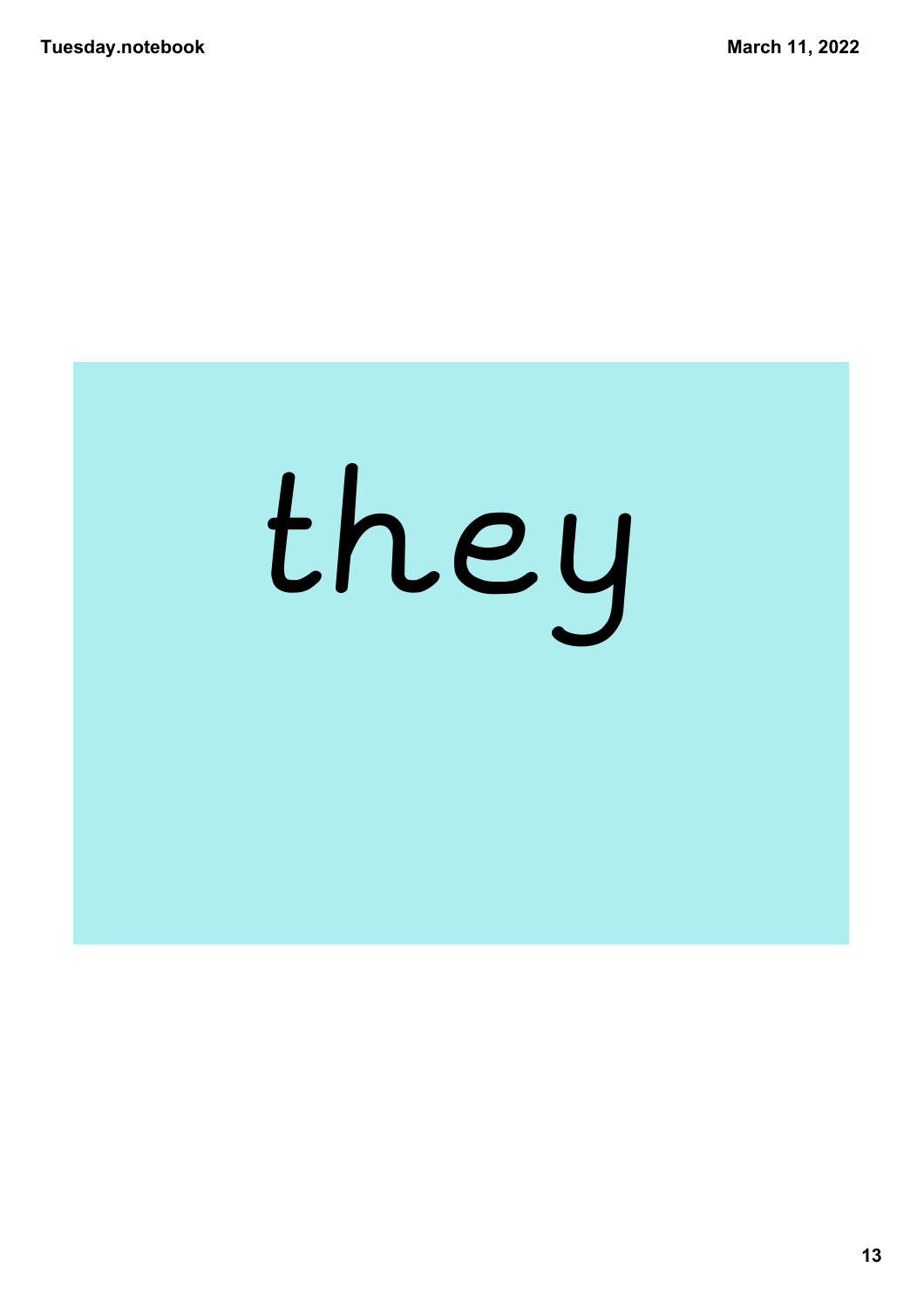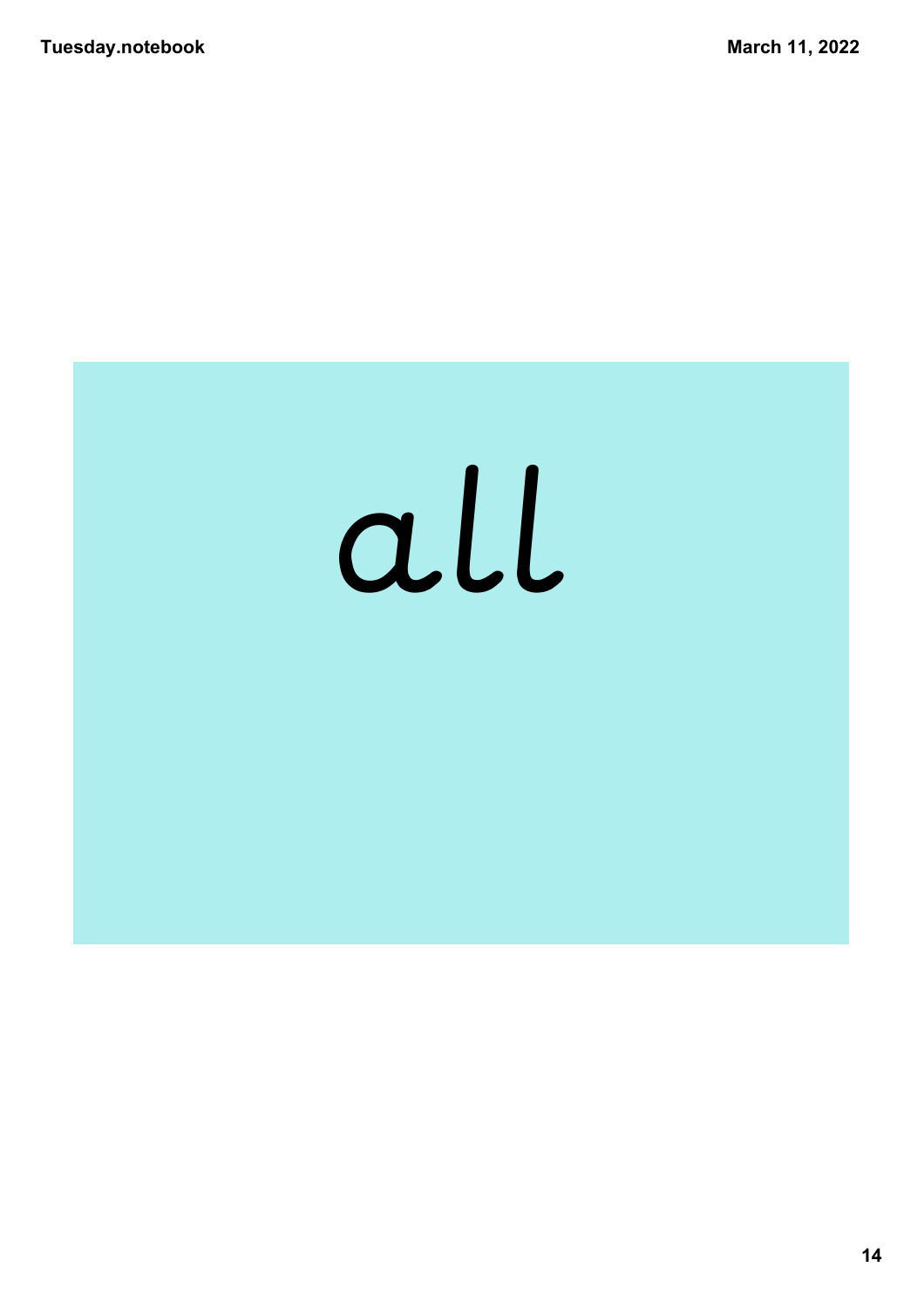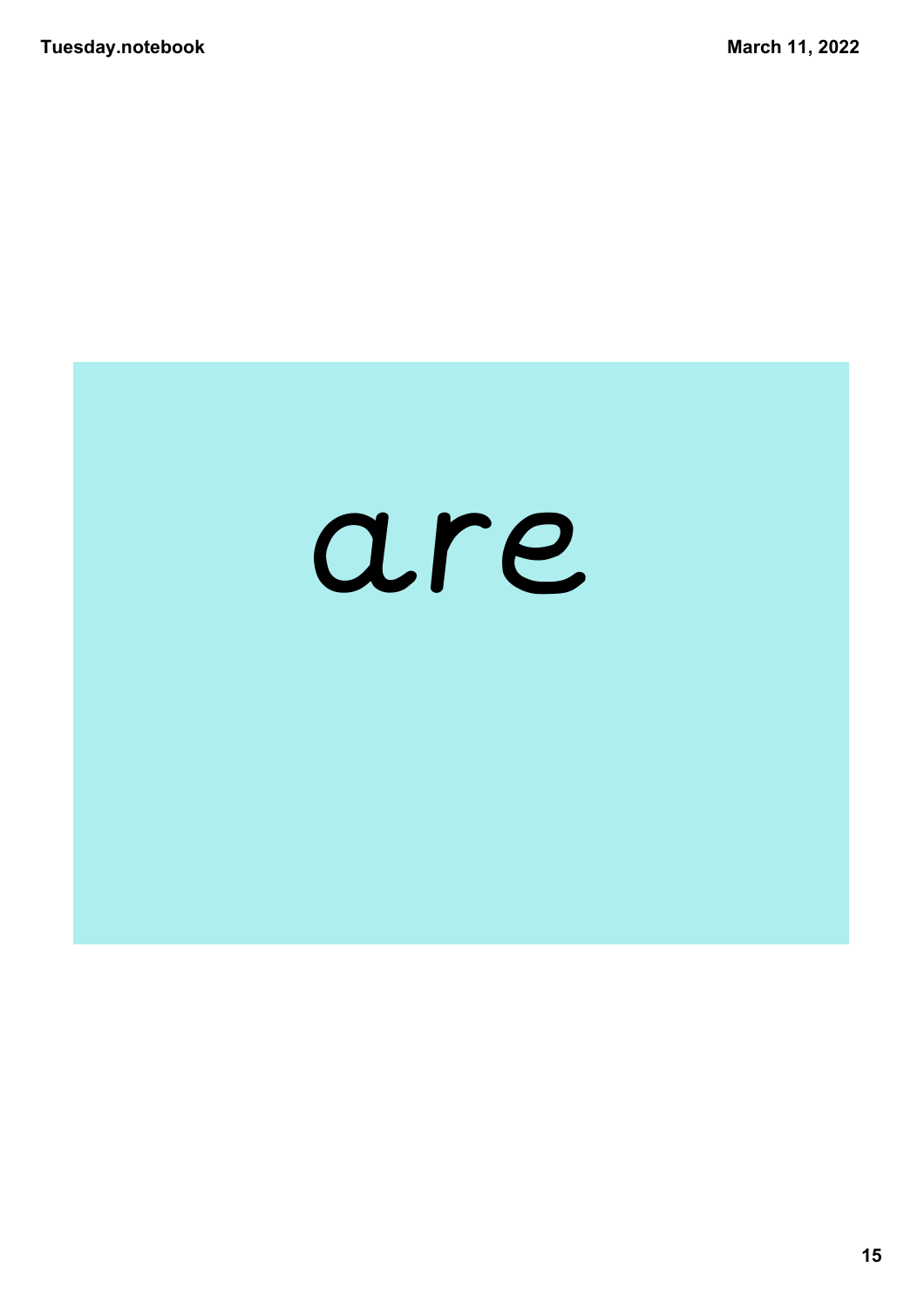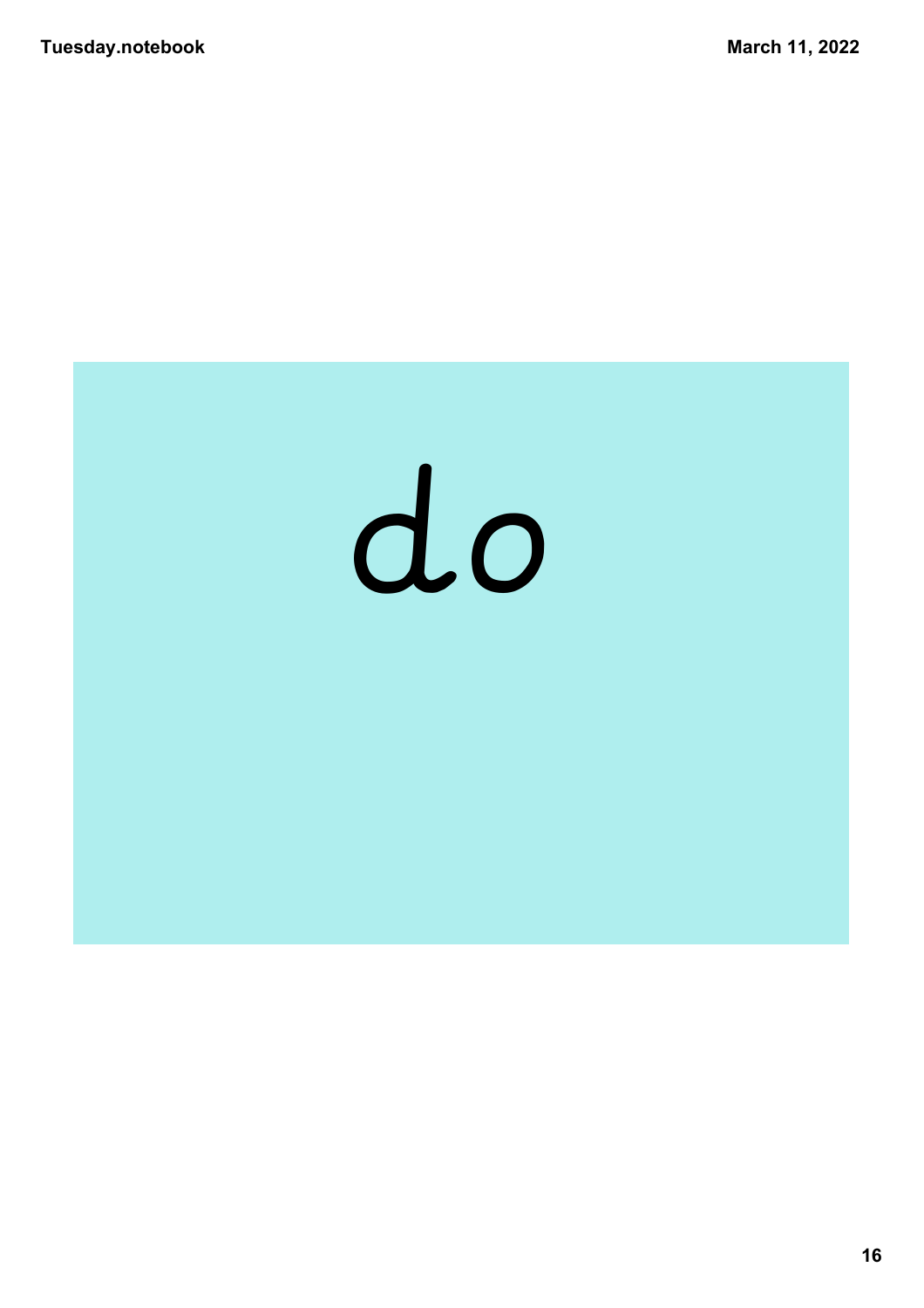## when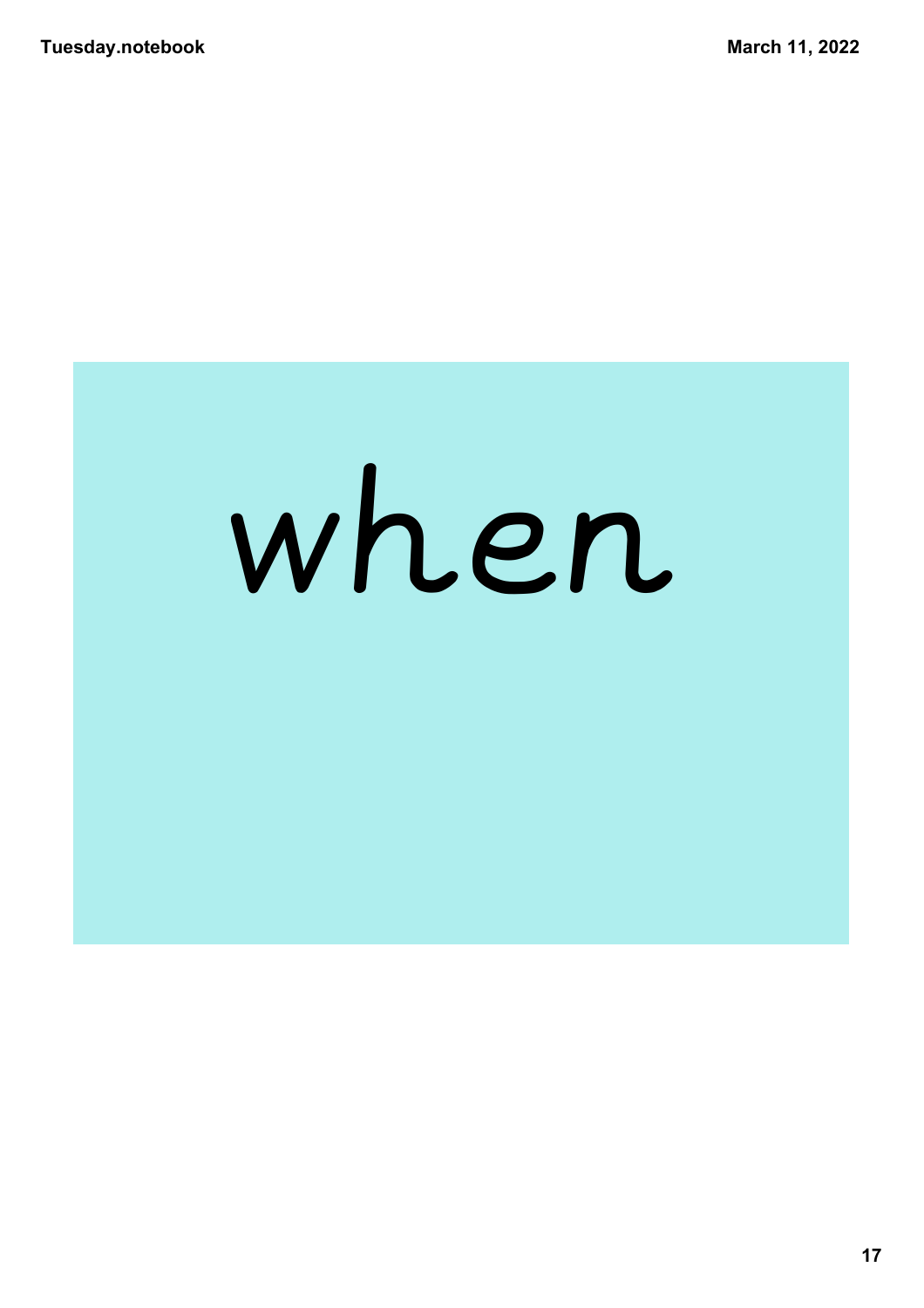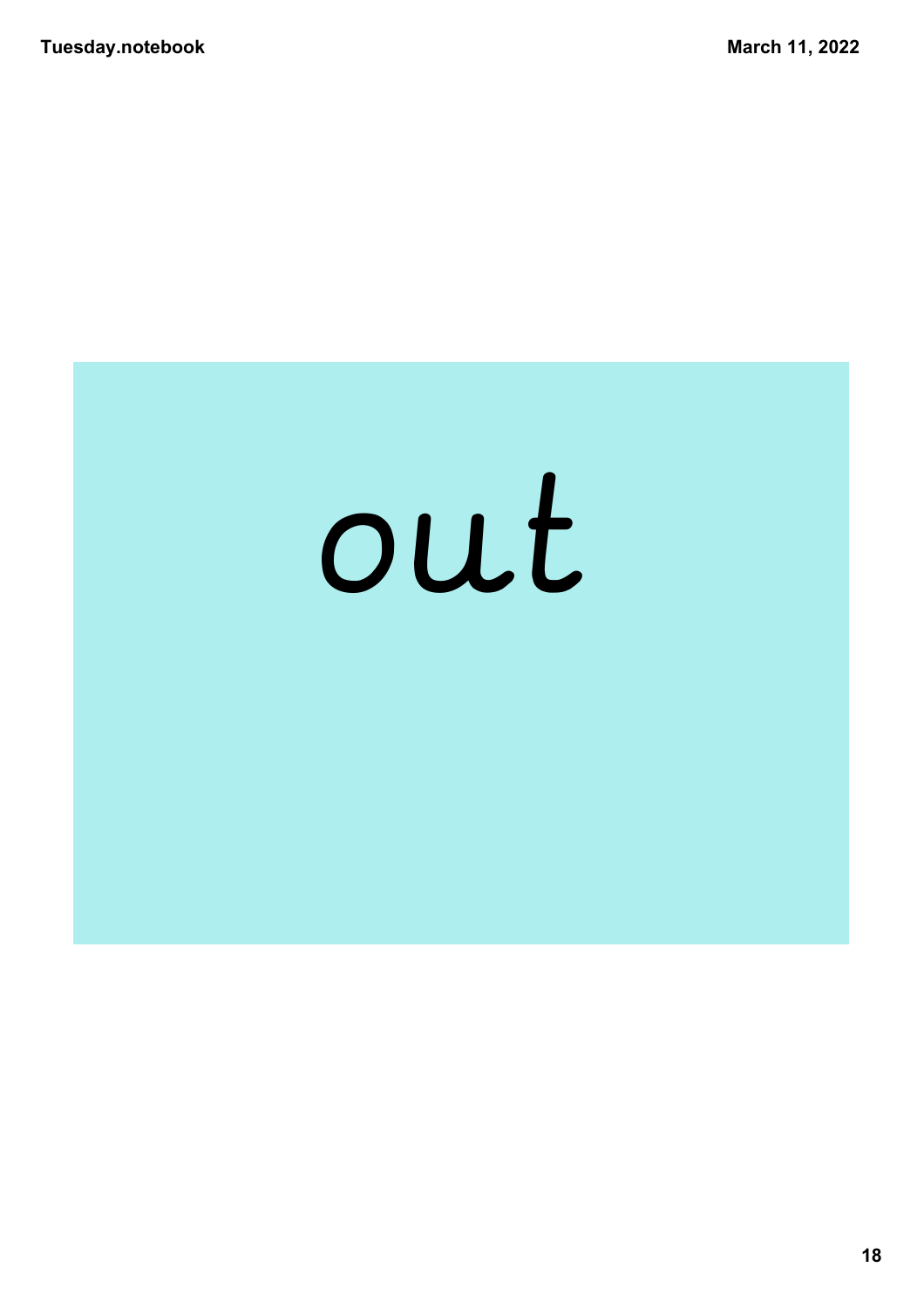## what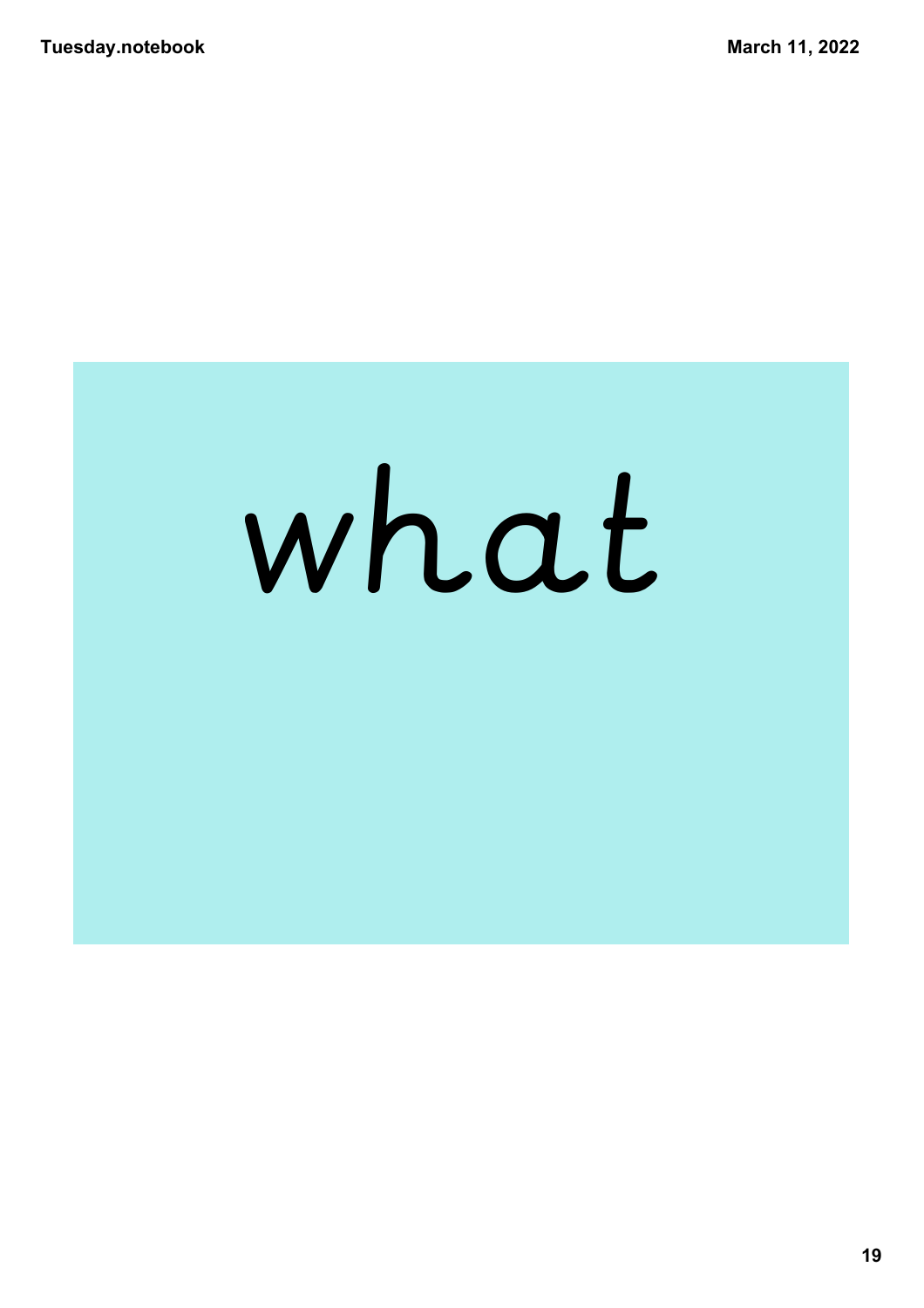#### Read and write phase 5 graphemes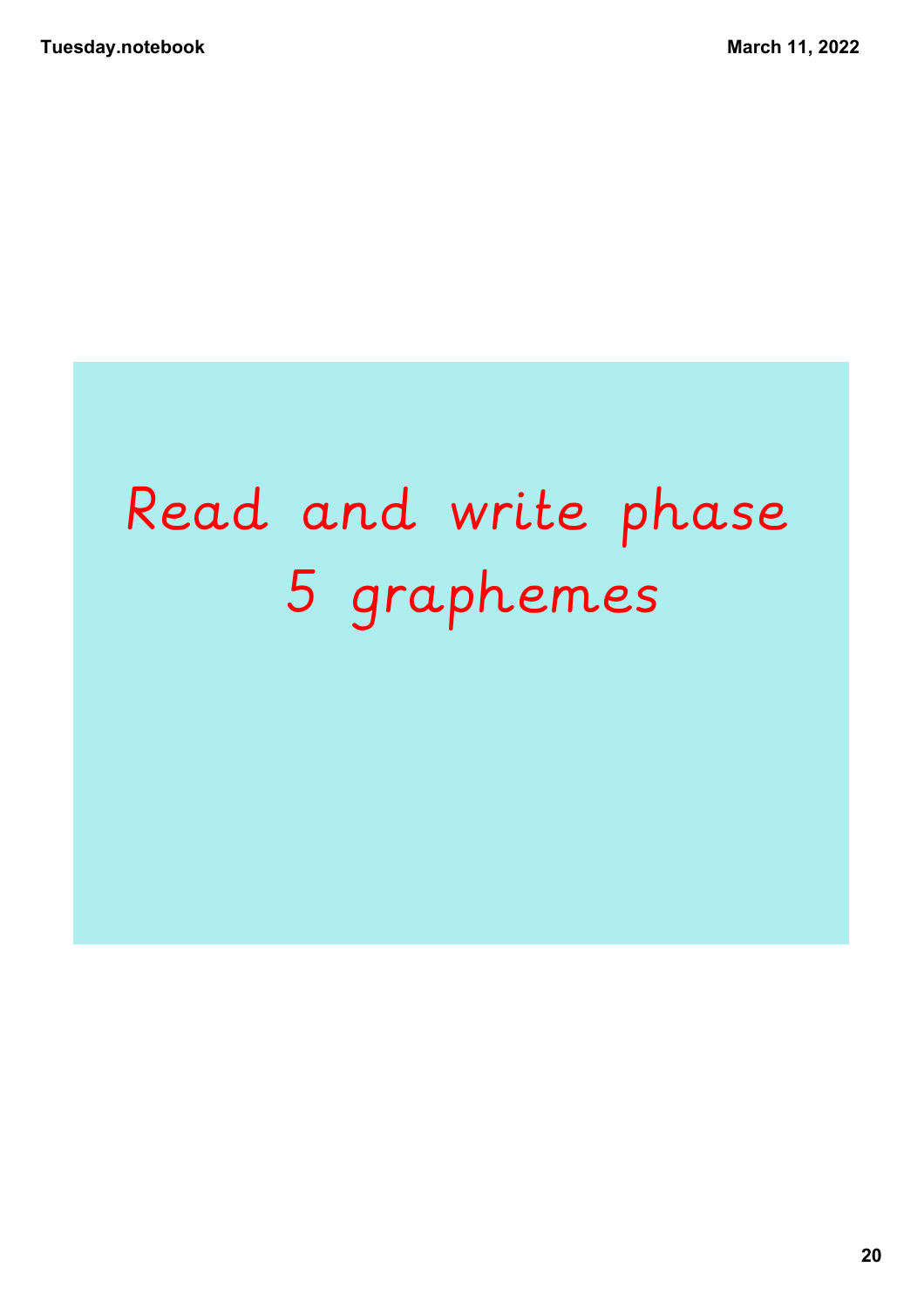#### Write phase 5 words containing todays revisit graphemes.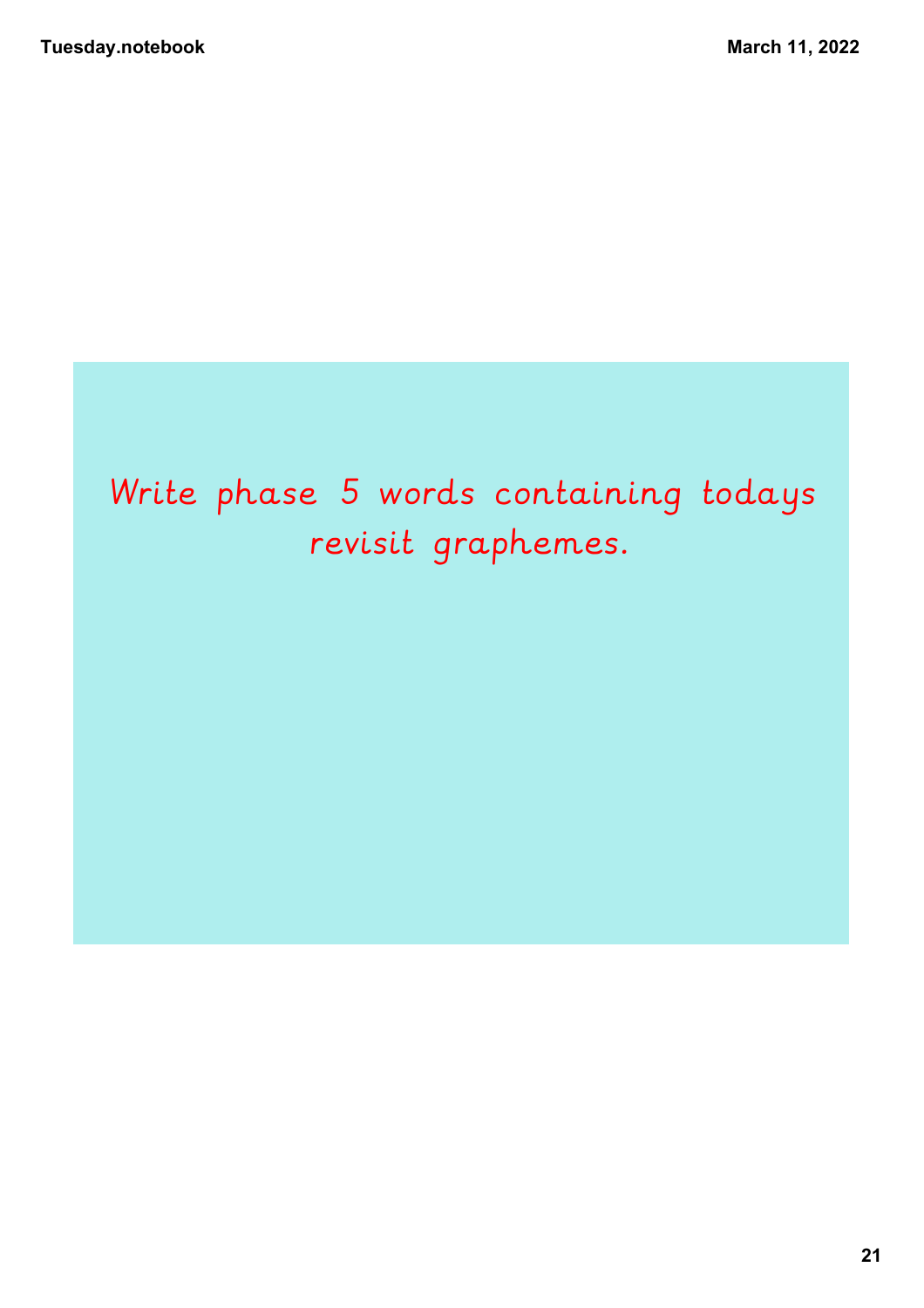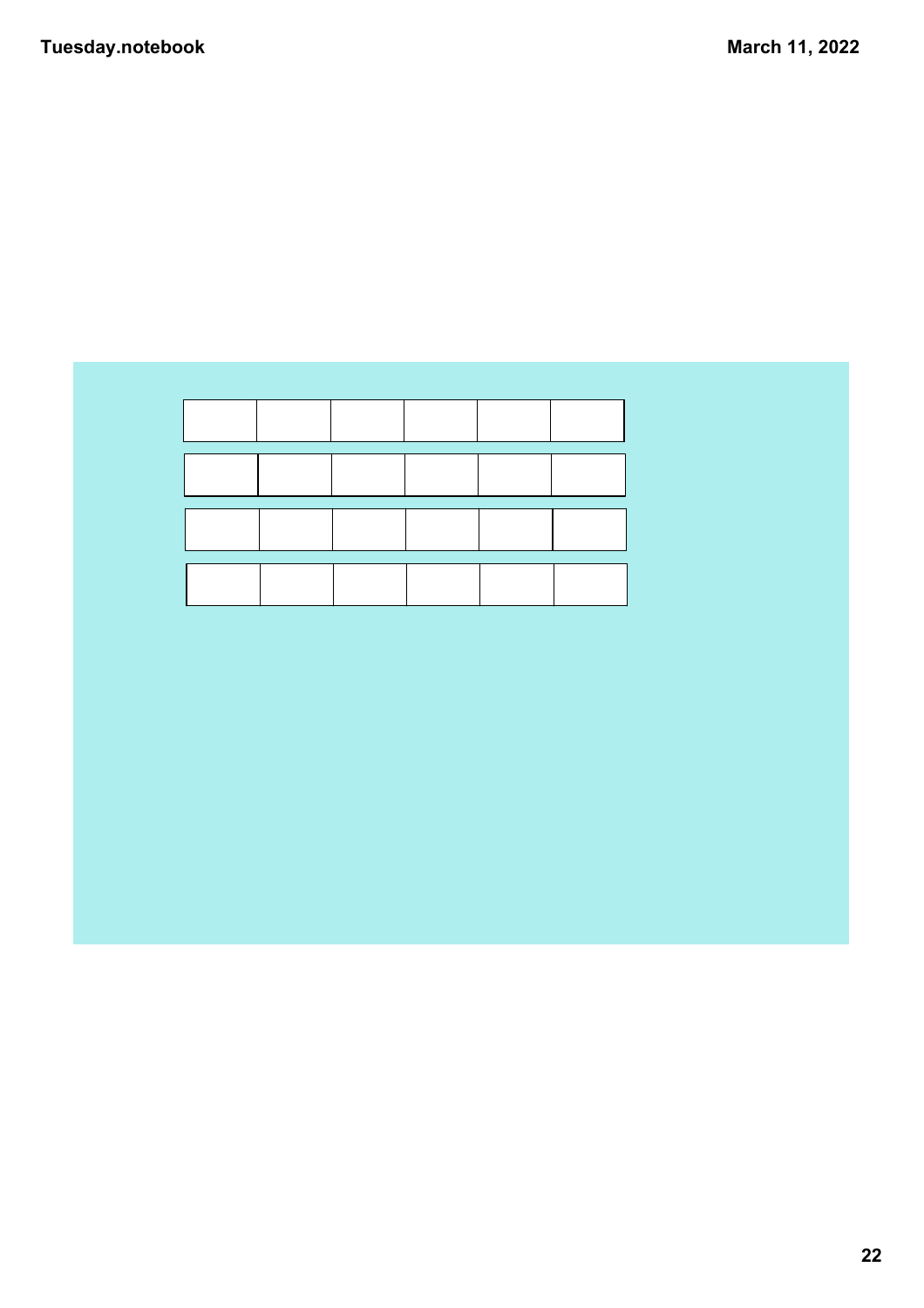#### Read polysyllabic words

**23**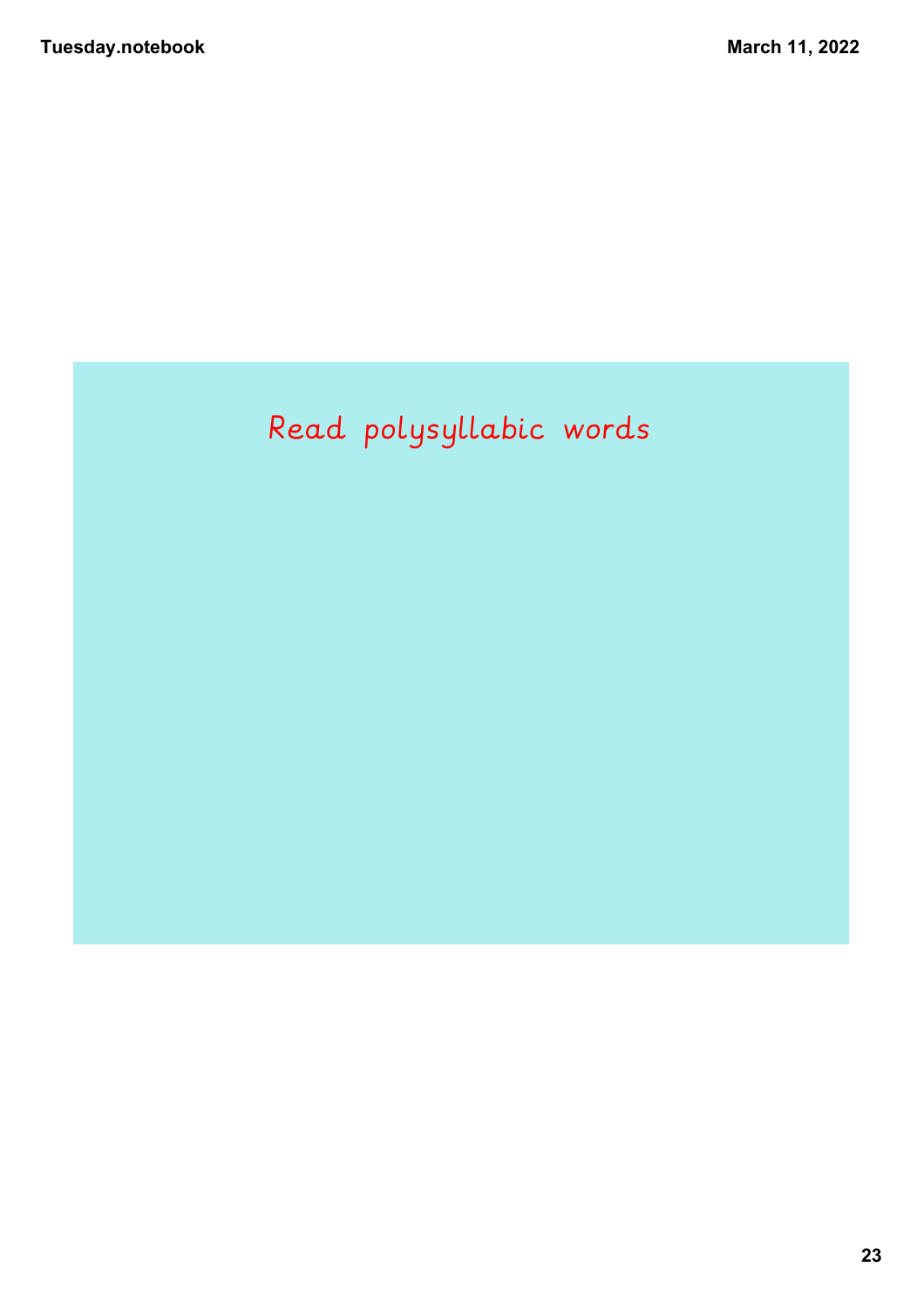## feeling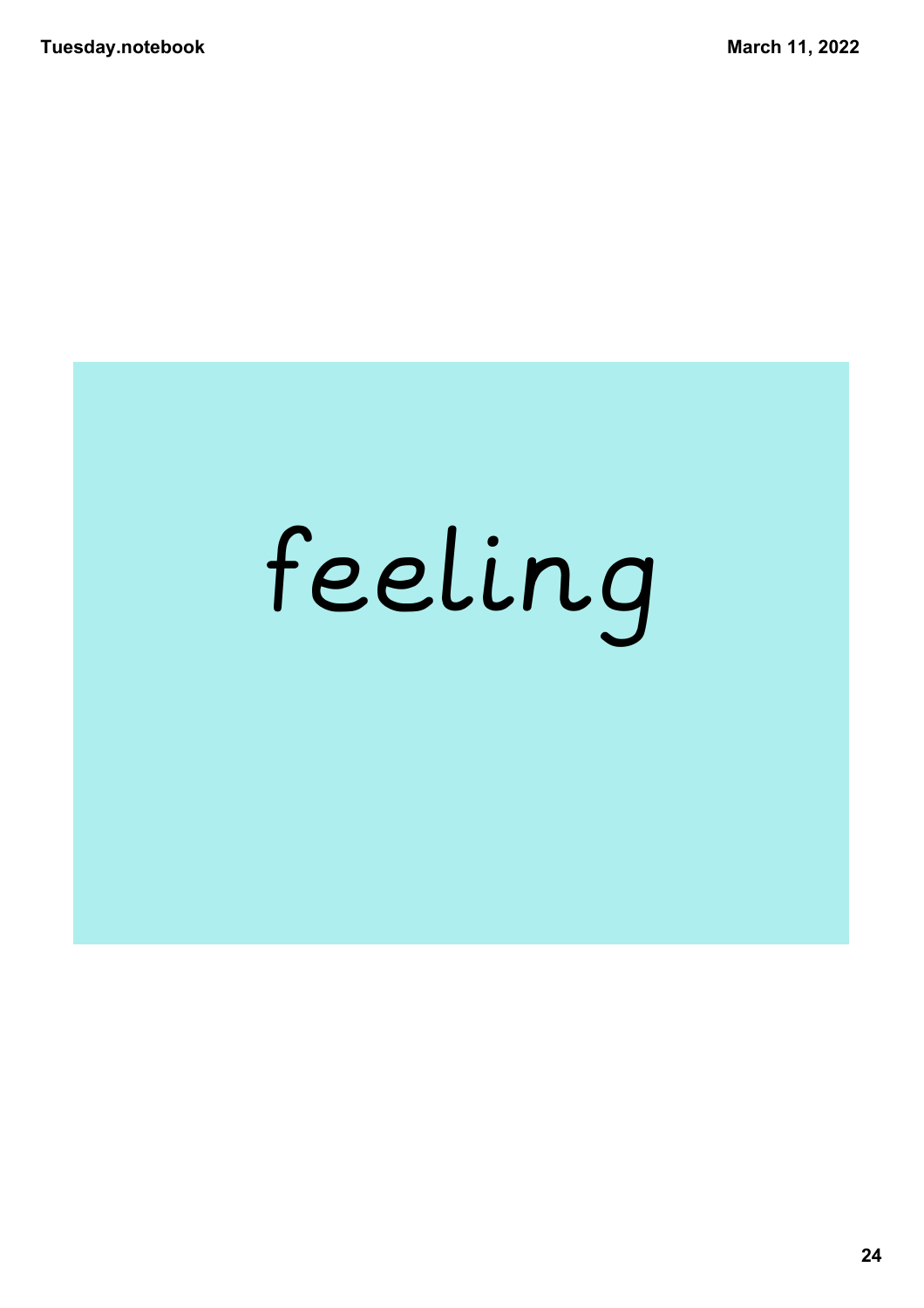## market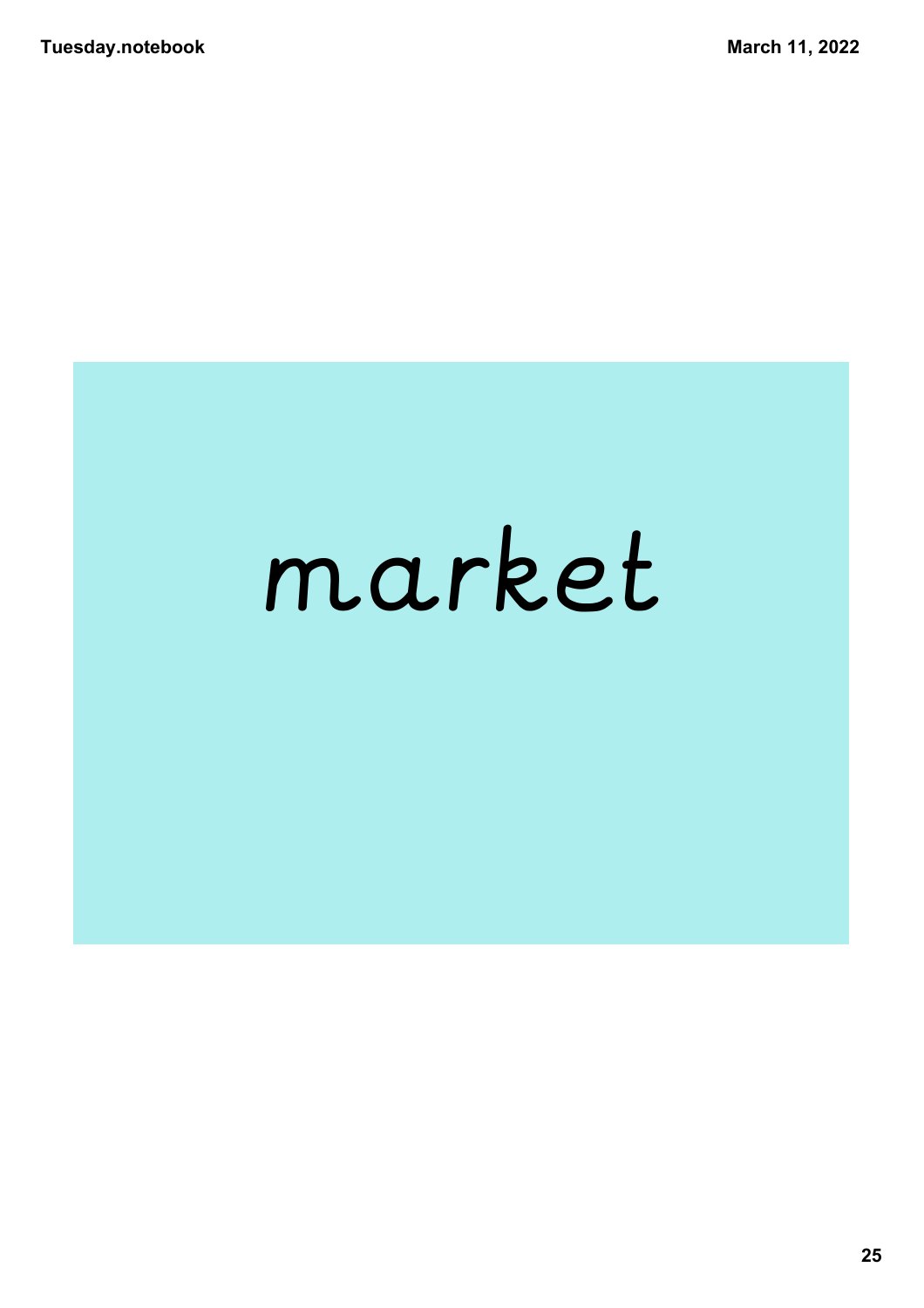## boatman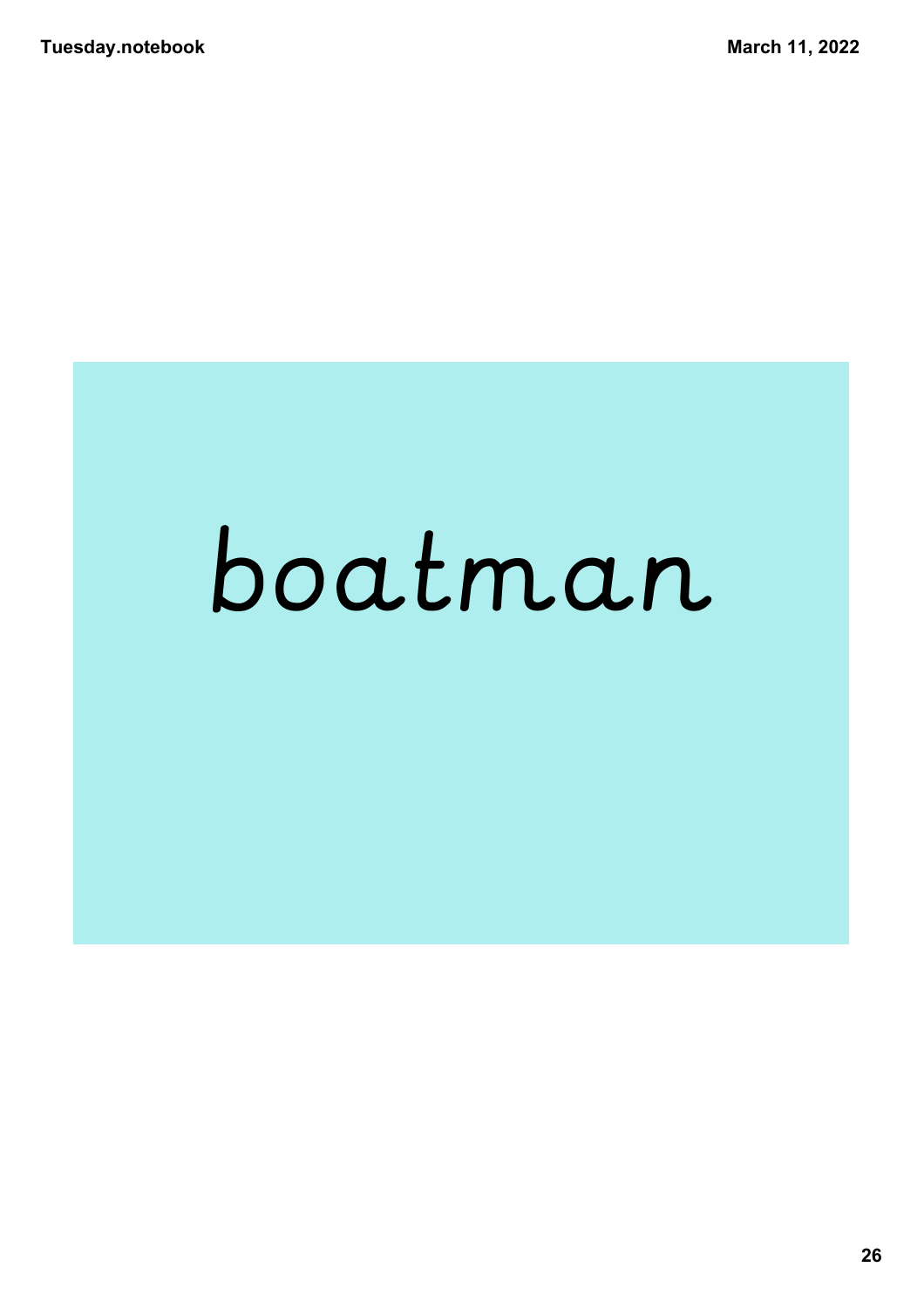## zigzag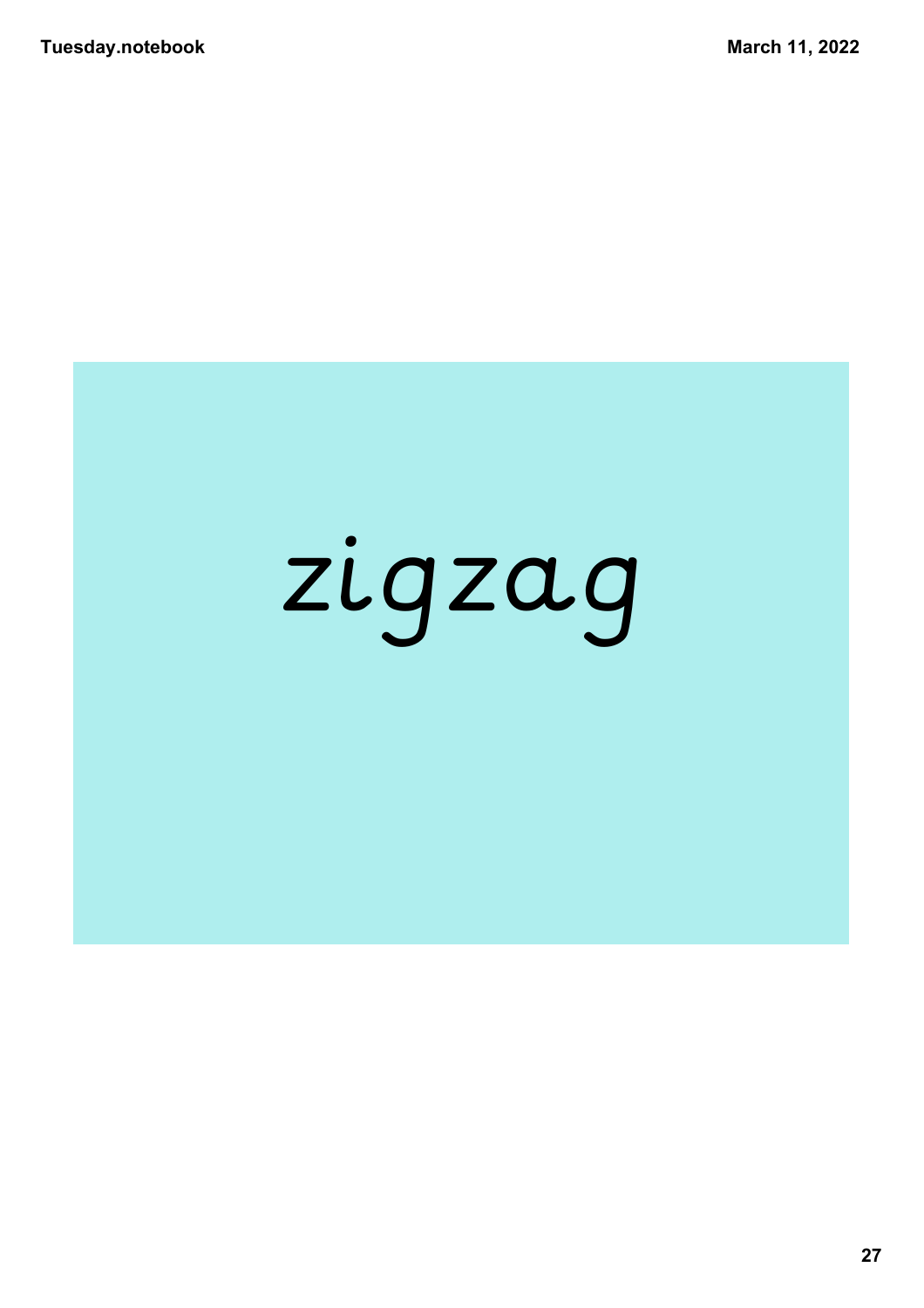# wagging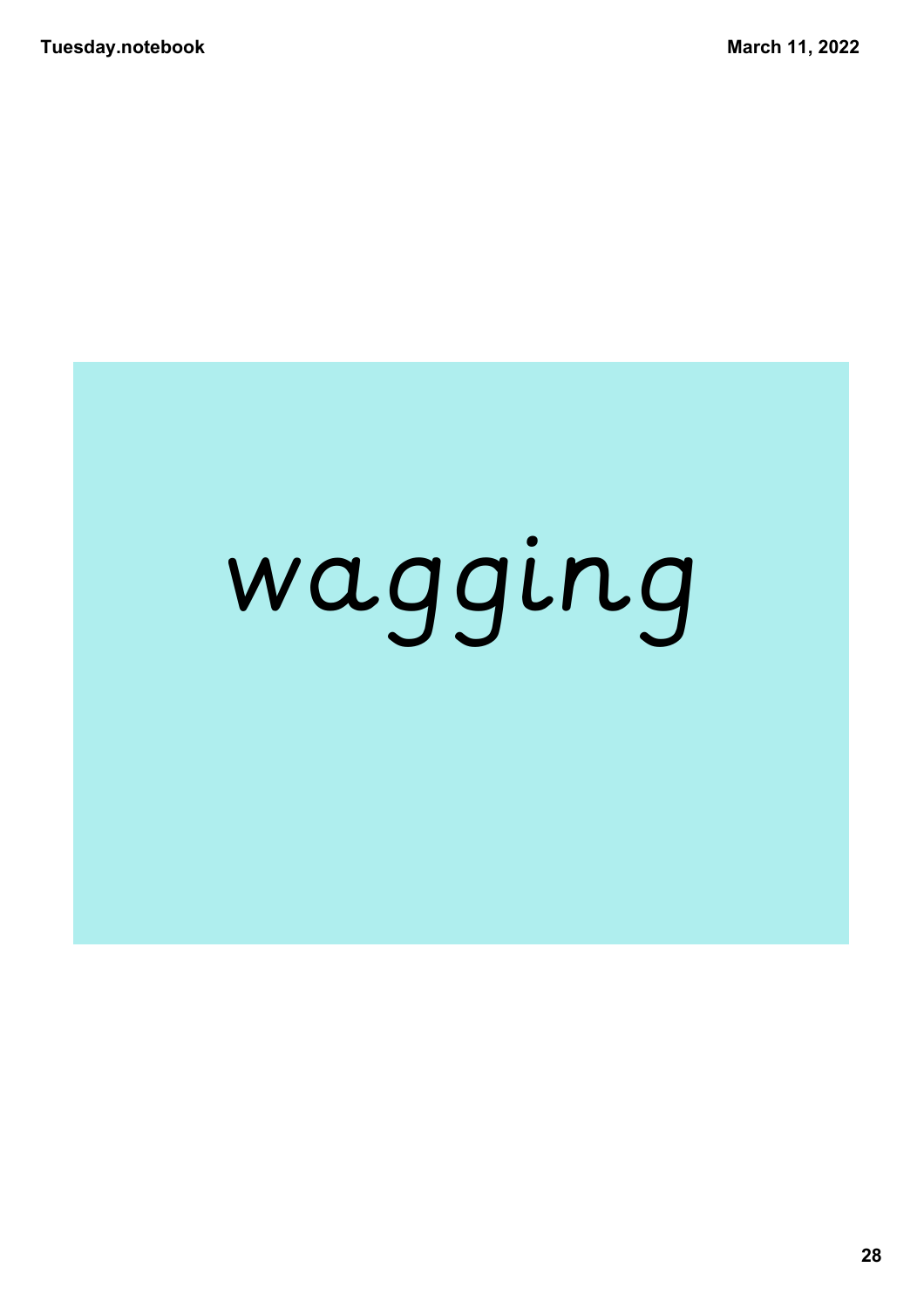## forget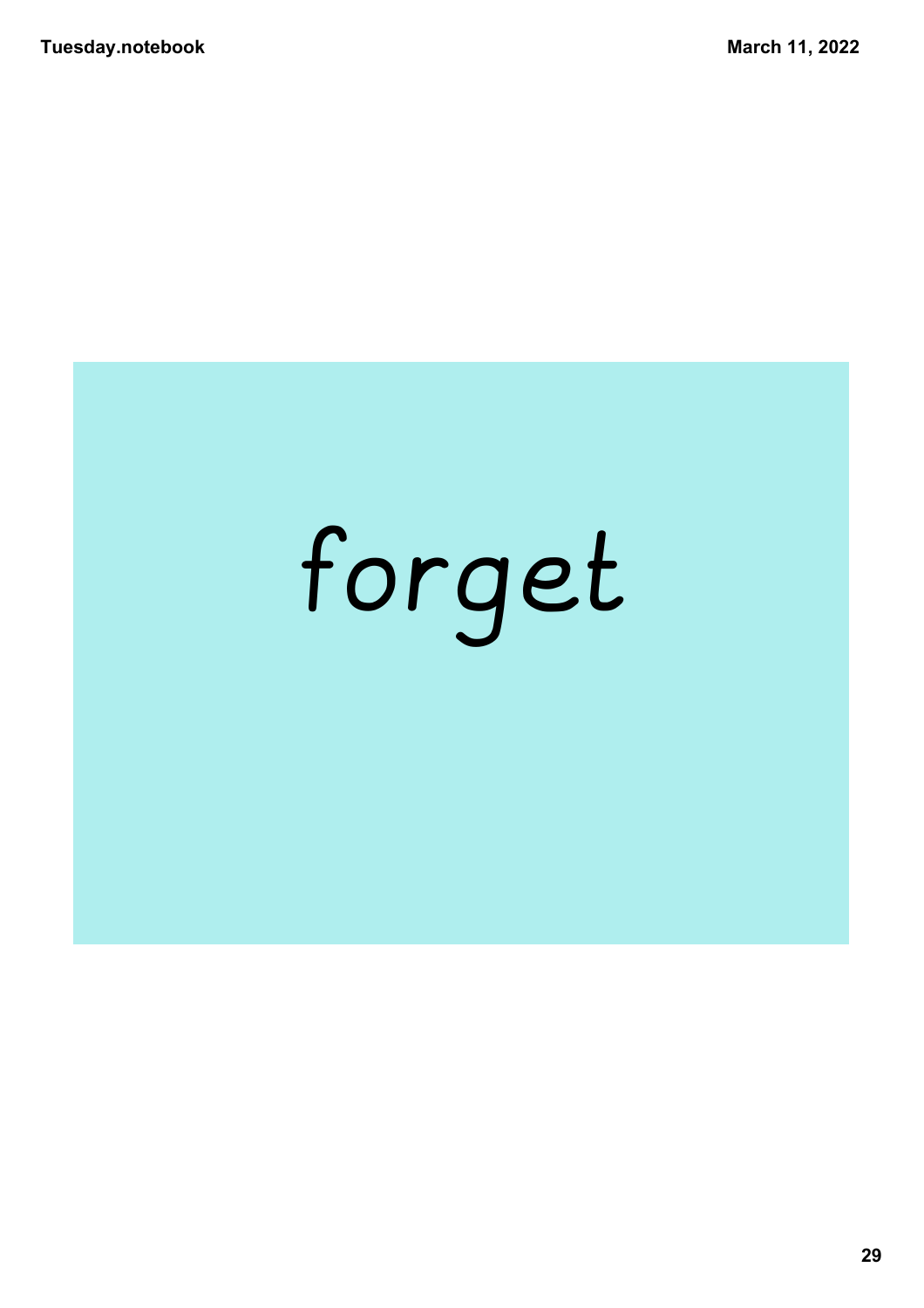## chicken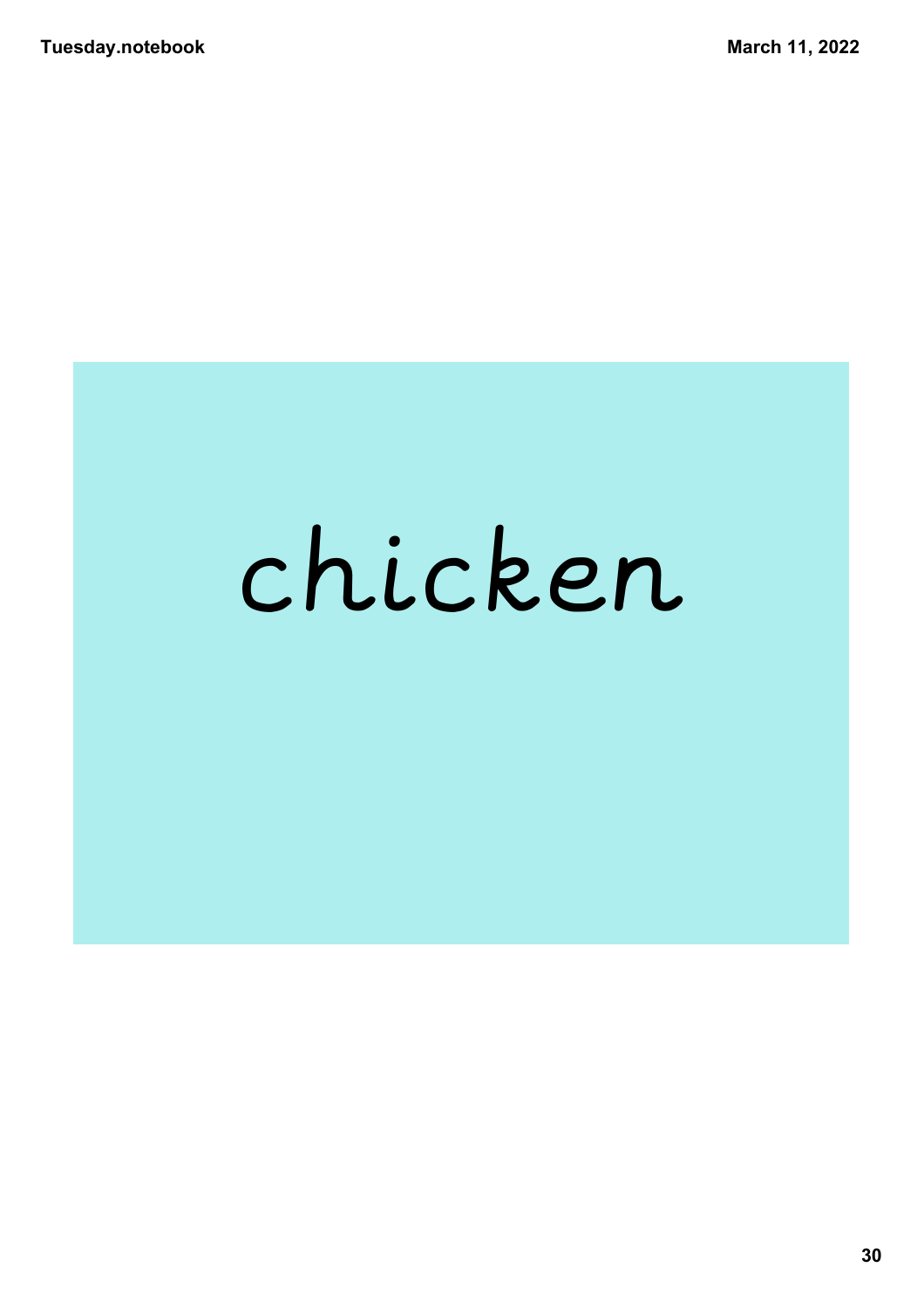# twisting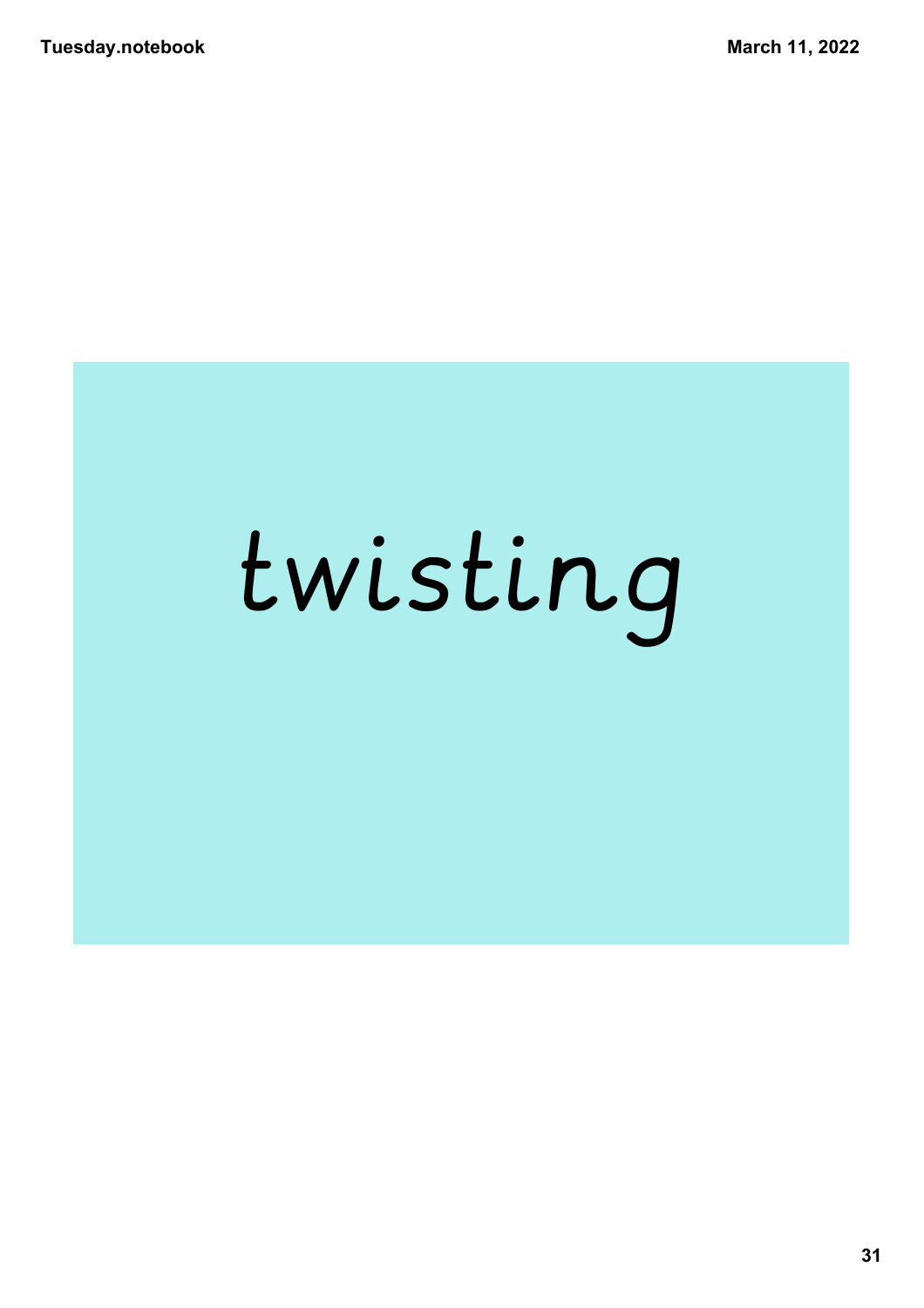#### Teach - Alternative spellings for phonemes.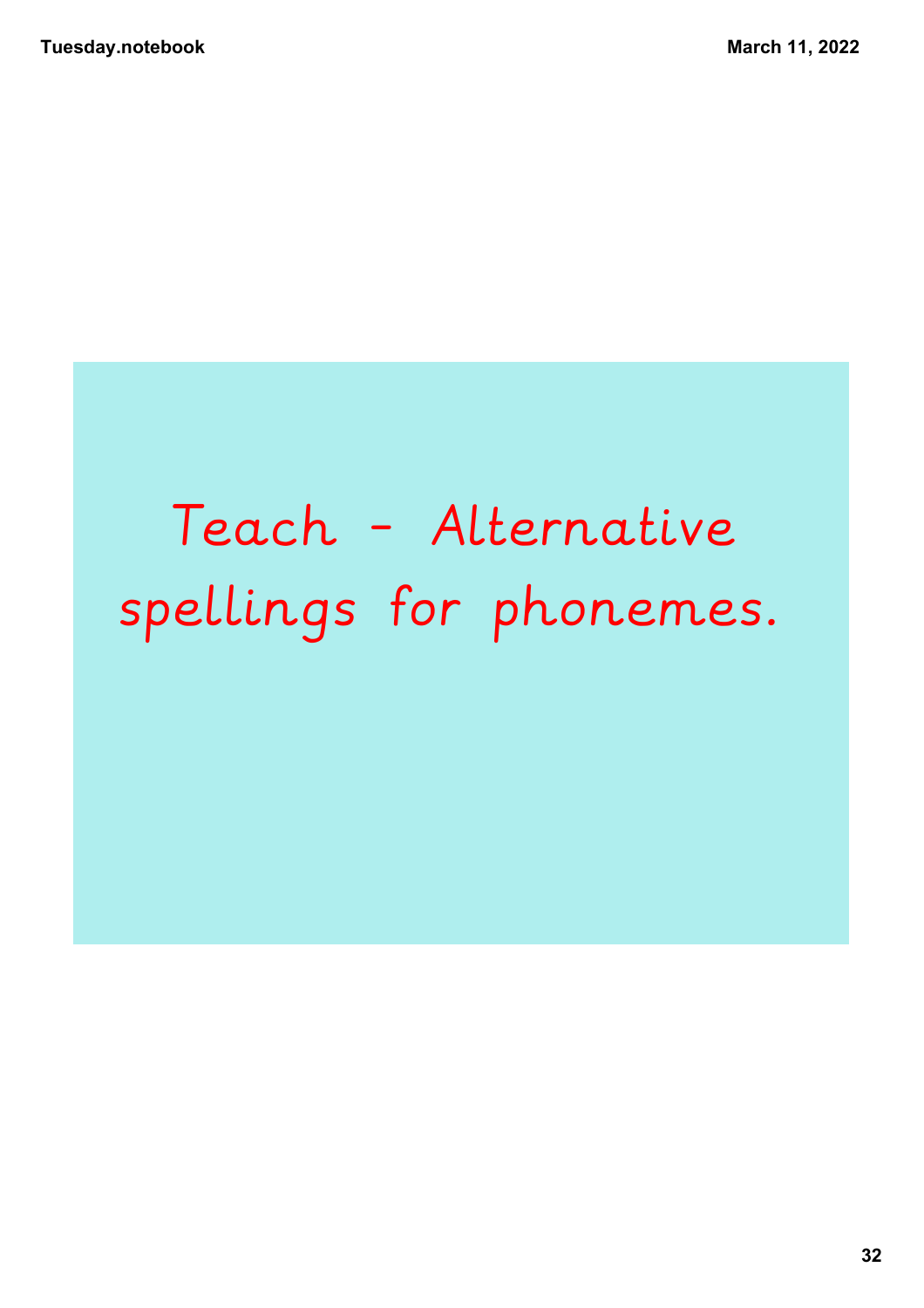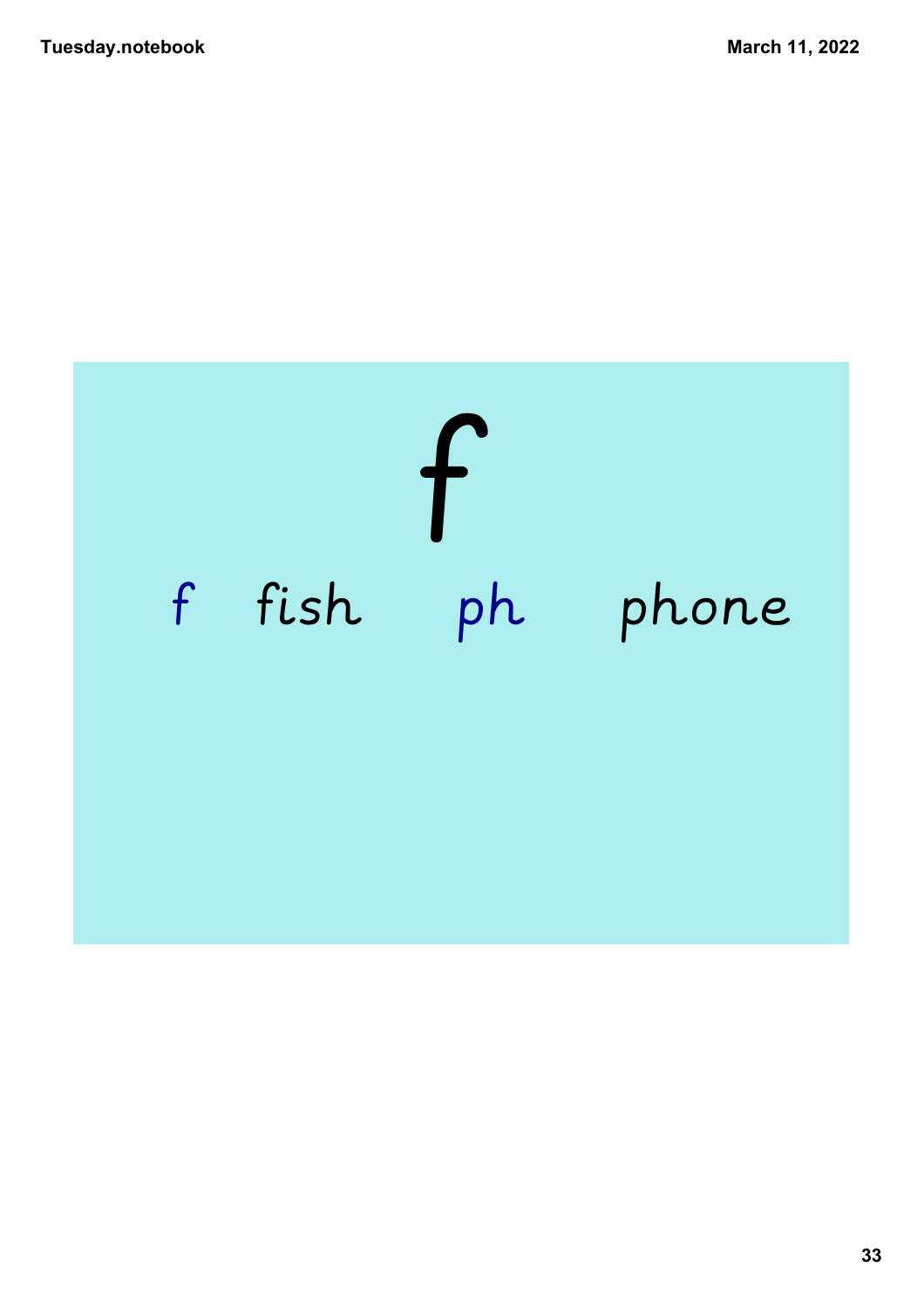#### f ph

The elephant and the fantastic fish spoke to the dolphin on the phone about the disco on Friday.